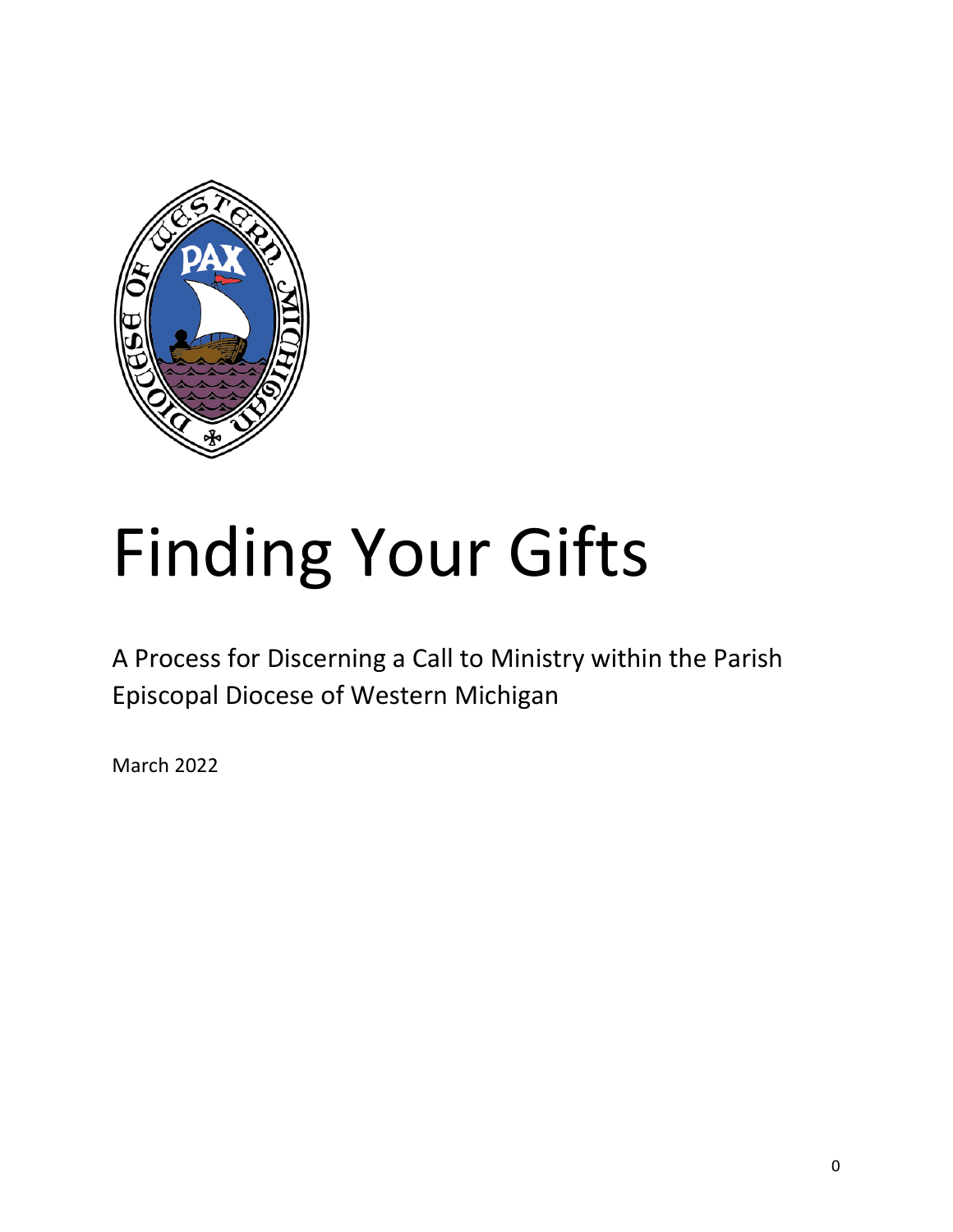## **Contents**

| Steps in Discernment for Ordination or Lay Ministry                             |                |  |  |
|---------------------------------------------------------------------------------|----------------|--|--|
| Establishing a Local Discernment Committee (LDC) to Identify Gifts for Ministry | $\overline{4}$ |  |  |
| Purpose of a LDC to Identify Gifts for Ministry                                 | 5              |  |  |
| Recommended LDC Organizational Guidelines                                       | 5              |  |  |
| Suggestions for Composition of the LDC                                          | 5              |  |  |
| Procedures for the LDC to Identify Gifts for Ministry                           | 6              |  |  |
| <b>Discernment Listening Guidelines</b>                                         | 8              |  |  |
| <b>Suggestions for SESSION ONE</b>                                              | 8              |  |  |
| Suggestions for SESSION TWO                                                     | 11             |  |  |
| <b>Suggestions for SESSION THREE</b>                                            | 13             |  |  |
| <b>Suggestions for SESSION FOUR</b>                                             | 15             |  |  |
| <b>Suggestions for SESSION FIVE</b>                                             | 17             |  |  |
| <b>Suggestions for SESSION SIX</b>                                              | 19             |  |  |
| <b>Suggestions for SESSION SEVEN</b>                                            | 21             |  |  |
| Questions for Each LDC Member Regarding the Aspirant                            | 23             |  |  |
| FINAL SESSION - Working Through the Questions Together                          | 24             |  |  |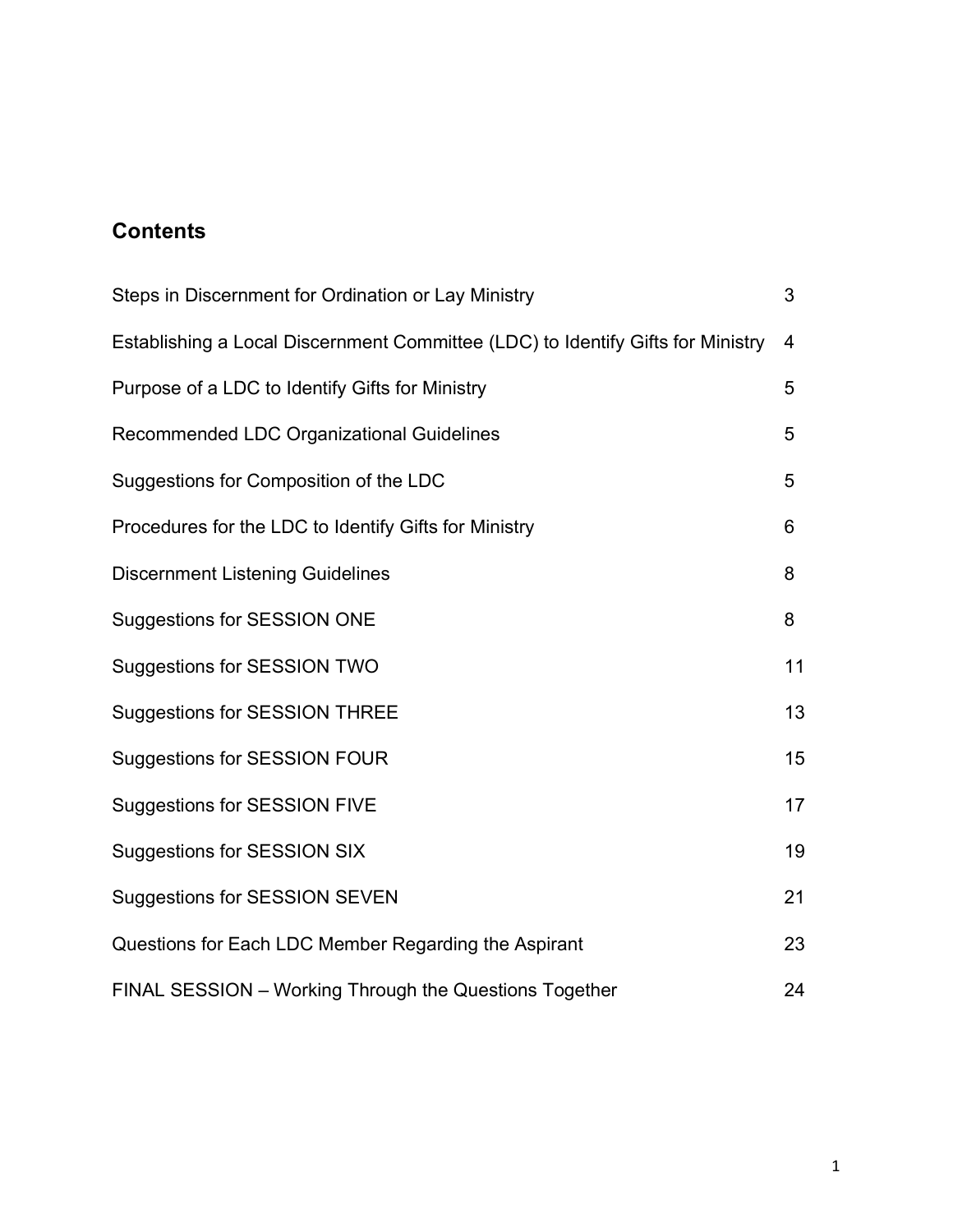## **Resources:**

| A Short List of Questions for Use in the Discernment Process                                  | 26 |  |
|-----------------------------------------------------------------------------------------------|----|--|
| Gifts Appropriate to Lay Ministry                                                             | 26 |  |
| The Discernment of a Call to Diaconal Ministry                                                | 28 |  |
| The Discernment of a Call to Priestly Ministry                                                | 30 |  |
| <b>Feedback Form</b>                                                                          | 32 |  |
| <b>Appendix:</b>                                                                              |    |  |
| Form 1 - Statement of Recommendations                                                         | 34 |  |
| Form 2 – Certificate of Vestry Support                                                        | 35 |  |
| Form 3 – Ordination Process Information Form                                                  | 36 |  |
| These forms may also be obtained through the edwm.org website<br>under Resources: Discernment |    |  |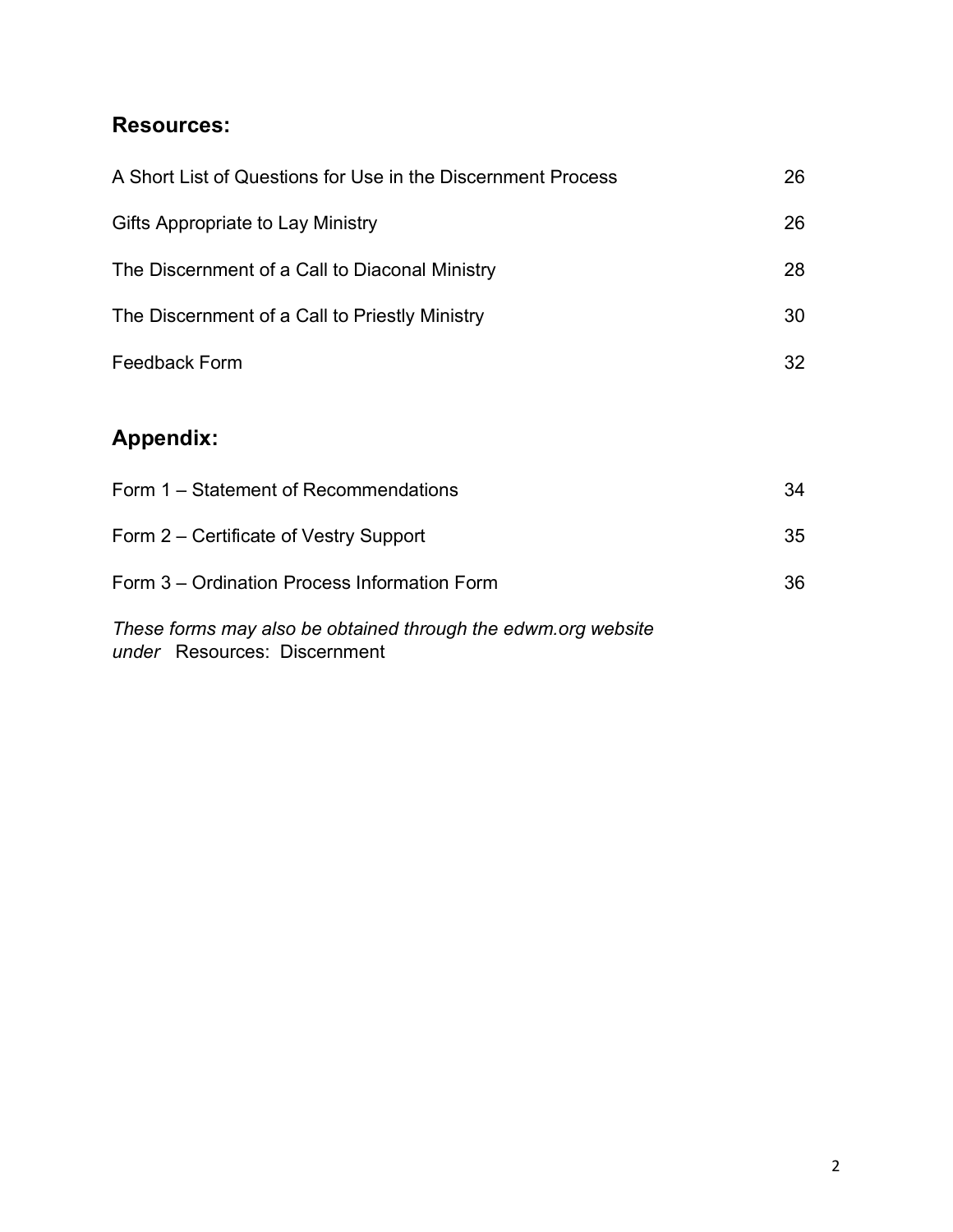## **Steps in Parish Discernment for Ordination or Lay Ministry**

- 1. Aspirant desires to spiritually explore a call within their community of faith.
- 2. Aspirant requests a meeting with the person canonically in charge of their parish to obtain recommendation to begin discernment process.
- 3. If the aspirant may be seeking ordination, the person canonically in charge ensures that the aspirant submits the completed Ordination Information Form (Appendix, Form 3) to the Commission on Ministry (COM). The COM will assign a liaison to serve as a resource for the aspirant and the Local Discernment Committee (LDC).
- 4. Members of the LDC shall be selected by the person canonically in charge and the aspirant with the assistance of the COM liaison.
- 5. The person canonically in charge names a convener who in turn outlines the process, appoints a recorder, and in coordination with the committee, sets the meeting schedule.
- 6. Local discernment: This initial phase of discernment should not be rushed (usually 6–12 months). The aspirant, with the assistance of the LDC, looks closely at their life calling, reflecting thoughtfully and prayerfully while experiencing the input and support of the LDC.
- 7. At the end of the discernment process, the LDC makes a determination on the aspirant's call, completing a "Statement of Recommendation" (Appendix, Form 1) and a discernment narrative detailing the LDC's findings.
- 8. In the case of a recommendation for ordination the following shall be sent to the Bishop:
	- a. Statement of Recommendation (Appendix, Form 1)
	- b. A discernment narrative detailing the LDC's findings.
	- c. Certificate of Vestry Support, signed by two thirds of the vestry (Appendix, Form 2)
	- d. A letter of recommendation from the person canonically in charge.
- 9. Copies of all documents should be dated and be kept on file at the church and by the aspirant.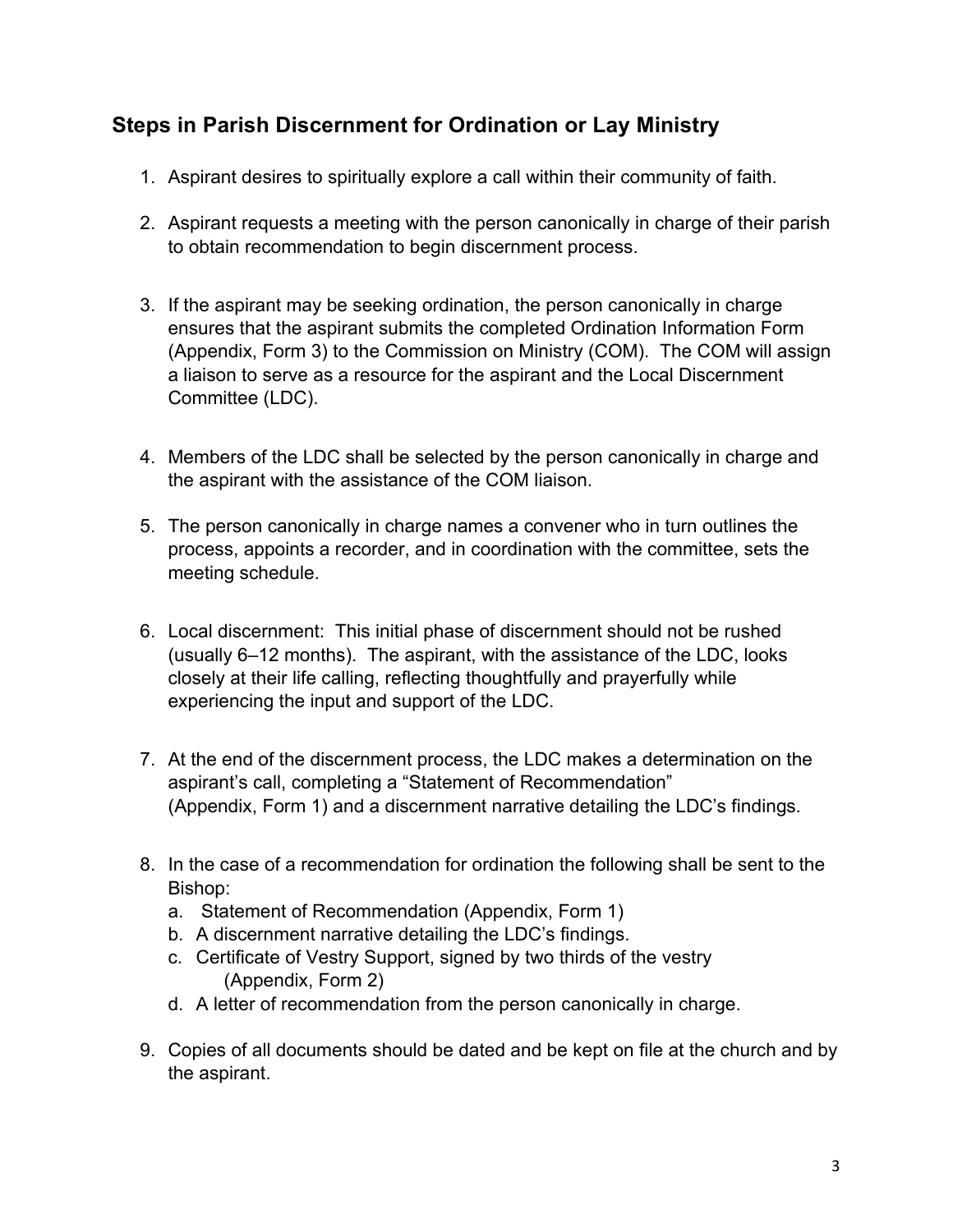## **Establishing a Local Discernment Committee (LDC)**

As Saint Paul teaches, there are many roles to be performed within the Church and the world and many gifts dispersed among us that may equip us to perform those roles. Each of us, if we make the effort to become aware of our abilities and gifts and are intentionally open to the guidance of the Holy Spirit, will discover that we have been given specific ways through which we can live out our part in the common ministry. Being open to God's call does not always lead to ordination; many opportunities exist within the church that allow for the expression of one's valuable gifts. Some require licensing by the diocese such as Eucharistic Ministers, Eucharistic Visitors and Worship Leaders. Other ministries do not require official sanctioning or ordination.

When an active member in a parish begins to sense that they are called to ministry, we look to the community – the congregation -- to affirm the calling. Anyone who wishes to discern a call must first be an active member of a parish or ministry community and must be sponsored for ordination by the person canonically in charge of the parish, recommended by the LDC and supported by the vestry of that parish or community.

When a faithful church member approaches the person canonically in charge and the members of a LDC, that person is offering to make themselves vulnerable by inviting others to consider some of the very deepest hopes, thoughts, works, gifts and limitations of their lives. Making such an offering takes great courage and the person who does so must be treated with the utmost respect and care.

The role of the LDC is to test how a particular aspirant's gifts can be best used within the church. The LDC is NOT a support group or an advocacy group lobbying for the aspirant. The LDC is rather a group interested, not only in the aspirant, but also in the life and ministry of the Episcopal Church.

All ministries make use of our gifts. Ordained ministry requires certain specific gifts and abilities, including insight, openness, patience, compassion, strength to endure in difficult times, teaching prophecy, leadership, guiding other to awareness of the presence of God in their lives, and skill in developing a congregation. Each individual brings different combinations of gifts, including some which are unique. Members of the LDC are asked to engage in a journey with the aspirant to both identify those gifts and consider how they can be used to empower the Church.

The end result of this journey may be either an affirmation of the call to ordained ministry or to the continuation of the call to lay ministry. Helping an individual recognize and embrace a genuine lay ministry, originating from baptismal vows, is of equal or greater importance than guiding a person to ordination.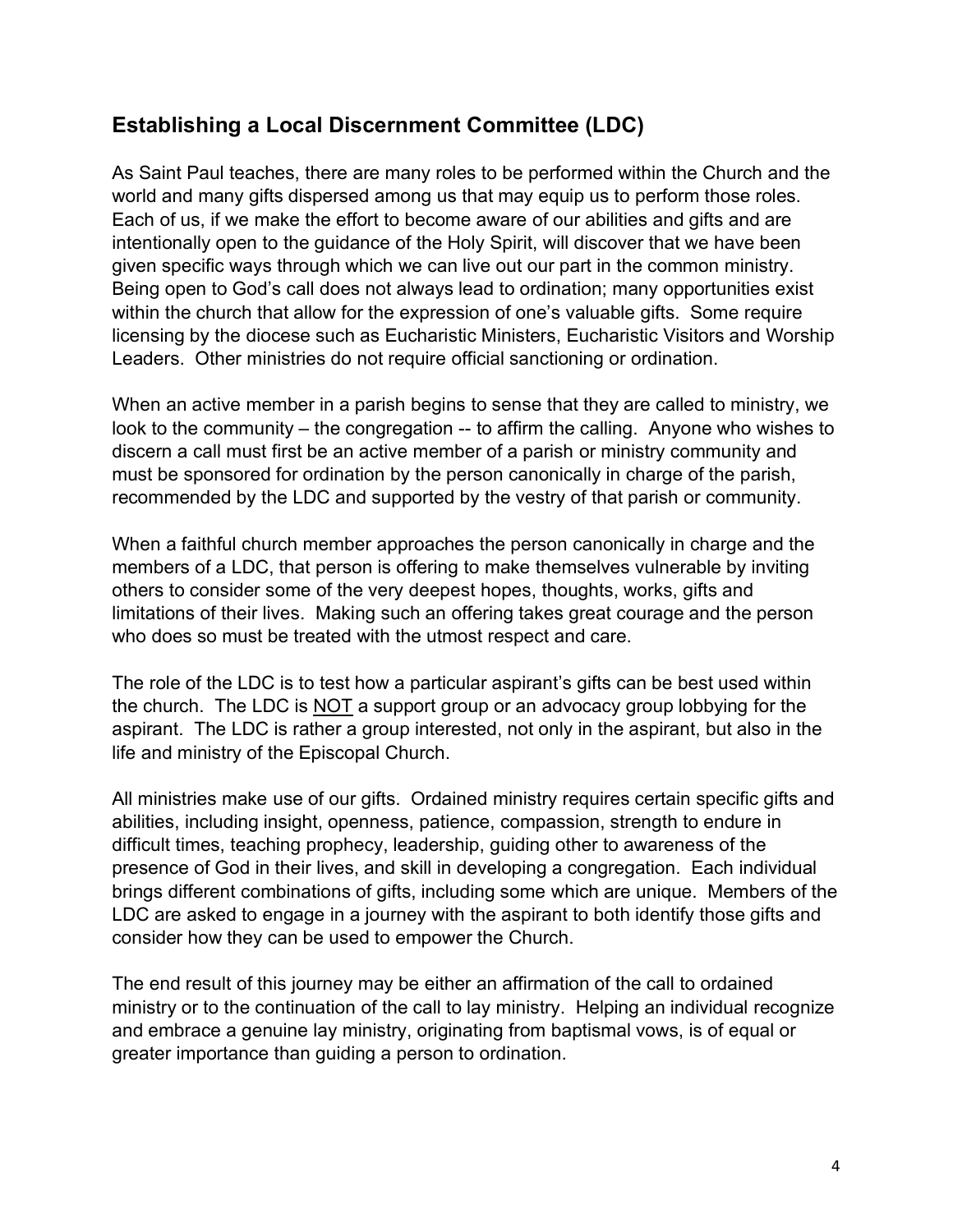## **Purpose of a Local Discernment Committee (LDC)**

- 1. To help the aspirant hear more clearly God's call and how this call is played out in the aspirant's spiritual journey.
- 2. To walk with the aspirant; to support and encourage questions.
- 3. To be a sounding board for the thoughts and questions being raised.
- 4. To know the person's background, present ministry, understanding of a call and where the person feels led by this call.

## **Guidelines for Forming a Local Discernment Committee (LDC)**

- 1. Members of the team should be selected collectively by the person canonically in charge and the aspirant with the assistance of the COM liaison.
- 2. Neither the person canonically in charge nor the COM liaison shall serve on the LDC.
- 3. The LDC should consist of  $5 7$  members, including the aspirant, who are committed to the goals of the discernment.
- 4. The LDC should meet a minimum of seven times over a period of six months or more until they have collectively reached a spiritual conclusion.
- 5. The LDC is expected to use "Finding Your Gifts" which follows as guidance for the discernment process.

## **Suggested Composition of the Local Discernment Committee (LDC)**

The following are suggestions for the LDC. The COM liaison will assist in compiling the LDC membership.

- 1. Someone from outside the congregation, from another denomination or faith.
- 2. Someone from another Episcopal Church.
- 3. Someone who represents lay leadership within the congregation (not Vestry).
- 4. A clergy person other than the person canonically in charge.
- 5. Someone who does not know the applicant well.
- 6. A clergy person from another denomination.
- 7. Others as deemed appropriate by the LDC in consultation with the COM liaison.

It is important that LDC members be:

- 1. Persons of integrity who can keep confidentiality.
- 2. Persons who can articulate their own vocation and ministry in the context of the work of the Church.
- 3. Persons who have the gifts of frankness and courage.
- 4. Persons who will challenge the aspirant.
- 5. Persons who are open to God's movement in their lives, to prayer, humility, and the working of the Holy Spirit.
- 6. Persons who have the welfare of the larger Church in mind.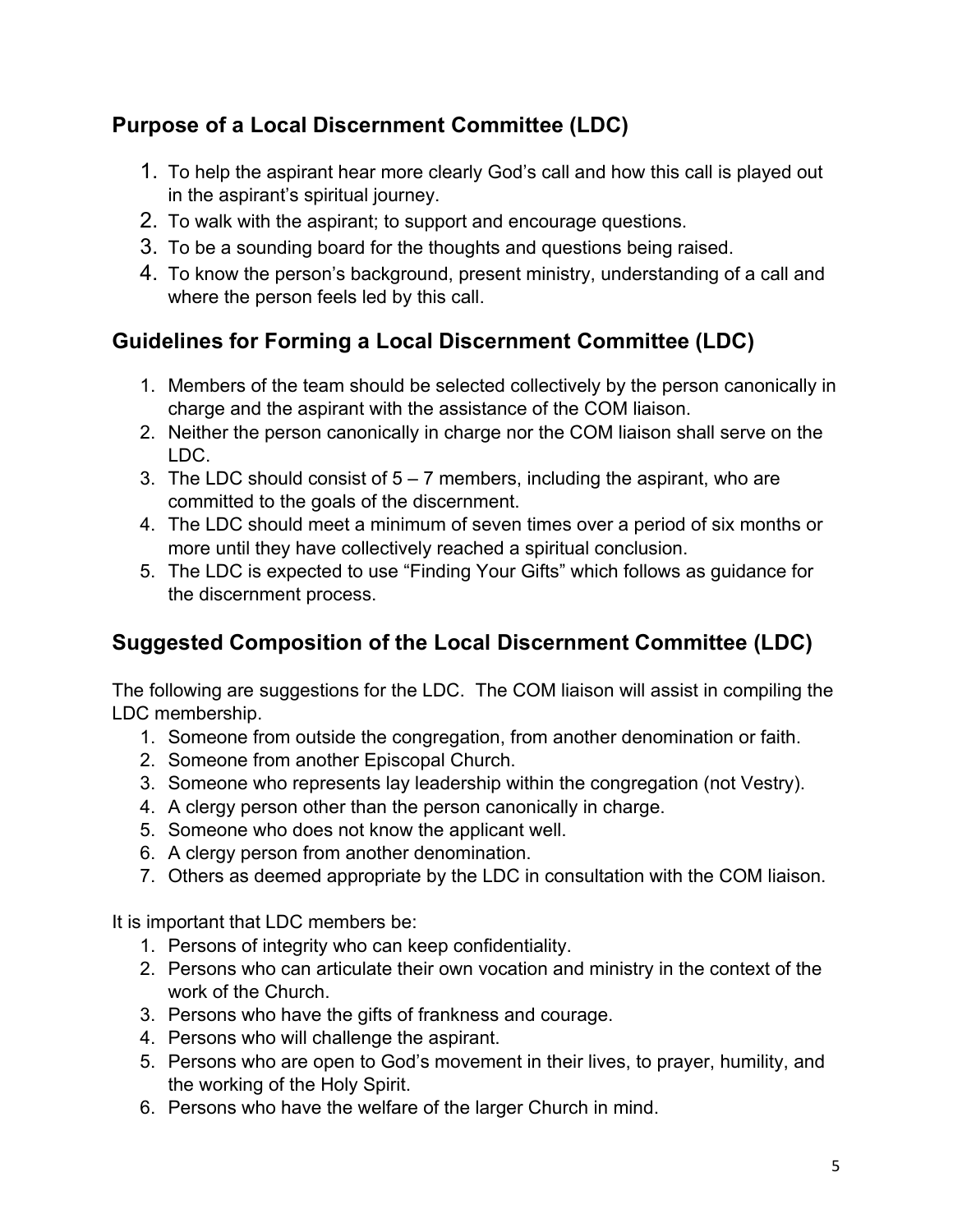## **Procedures for the Local Discernment Committee (LDC)**

- 1. The discernment process, using *Finding Your Gifts*, consists of six to eight sessions over a period of at least six months. The suggested amount of time for each session is 90 minutes and it may take more than one meeting to complete a session.
- 2. The person canonically in charge appoints a convener. The convener is responsible for conducting all meetings. This includes establishing meeting schedules, setting agendas, appointing a recording clerk for each session, maintaining updated LDC contact information, and consulting with the COM liaison as necessary. The convener is responsible for appointing a person to conduct meetings in his/her absence. The aspirant shall not act as convener or temporary convener.
- 3. The recording clerk keeps a record of each session and provides them to the LDC for use when writing the discernment narrative. Alternatively, each member may want to keep his/her own notes.
- 4. All LDC members are to be actively involved in the meetings.
- 5. The LDC shall open and close meetings with prayer. The LDC may share this role. Suggested Bible passages applicable to the discernment of gifts include:
	- a. Matthew 5: 1-11
	- b. 1 Corinthians 12: 1, 4-14
	- c. Ephesians 4: 7, 11-16
	- d. Romans 12: 1-8
	- e. Acts 4: 1-13
- 6. LDC members may use the Questions for Each Committee Member Regarding the Aspirant (p. 23) as a guideline for noting thoughts throughout the LDC sessions for future inclusion in the Discernment Narrative.
- 7. Close each session with an LDC check-in process to evaluate progress and adjust future session plans.
- 8. The LDC and the aspirant relationship provides an opportunity for mutual discernment.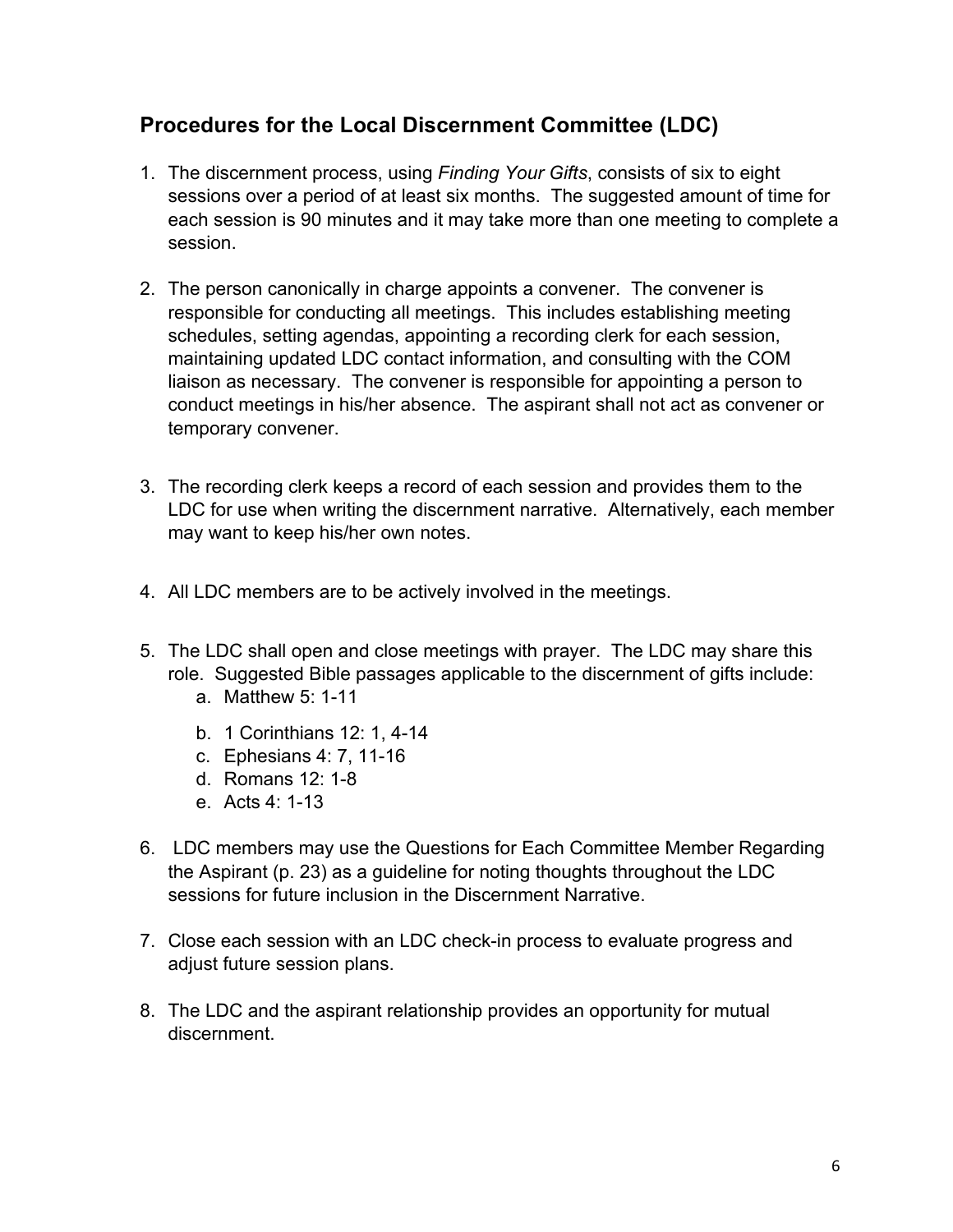- 9. Confidentiality MUST be maintained. LDC members shall limit all discussions concerning the process to their meetings. Problems and concerns should be discussed as a group. No "parking lot" meetings.
- 10.If necessary, the COM liaison may be consulted.
- 11. Meetings are a time for open and honest questions. Personal agendas, remembrances, stories, advice, and so on, are not appropriate.
- 12. Questions should be brief and to the point. The aspirant shall not be subjected to inquisition or cross-examination.
- 13. LDC members trust that their intuitive questions, while not always in a traditional or strictly information seeking form, will be respected by the LDC.
- 14. It is the responsibility of the Convener to remind the LDC of the ground rules for conduct during meetings.
- 15. All questions may not necessarily be answered at the time of asking. The aspirant shall not be pressured to answer without allowing time for thought. All questions may not be answered in one meeting.
- 16. LDC time together shall be relaxed. Trust that silence is as important as talk. Time for reflection and assimilation is necessary for listening to the Spirit. The LDC and aspirant seek to hear what the Spirit is revealing through the discernment process.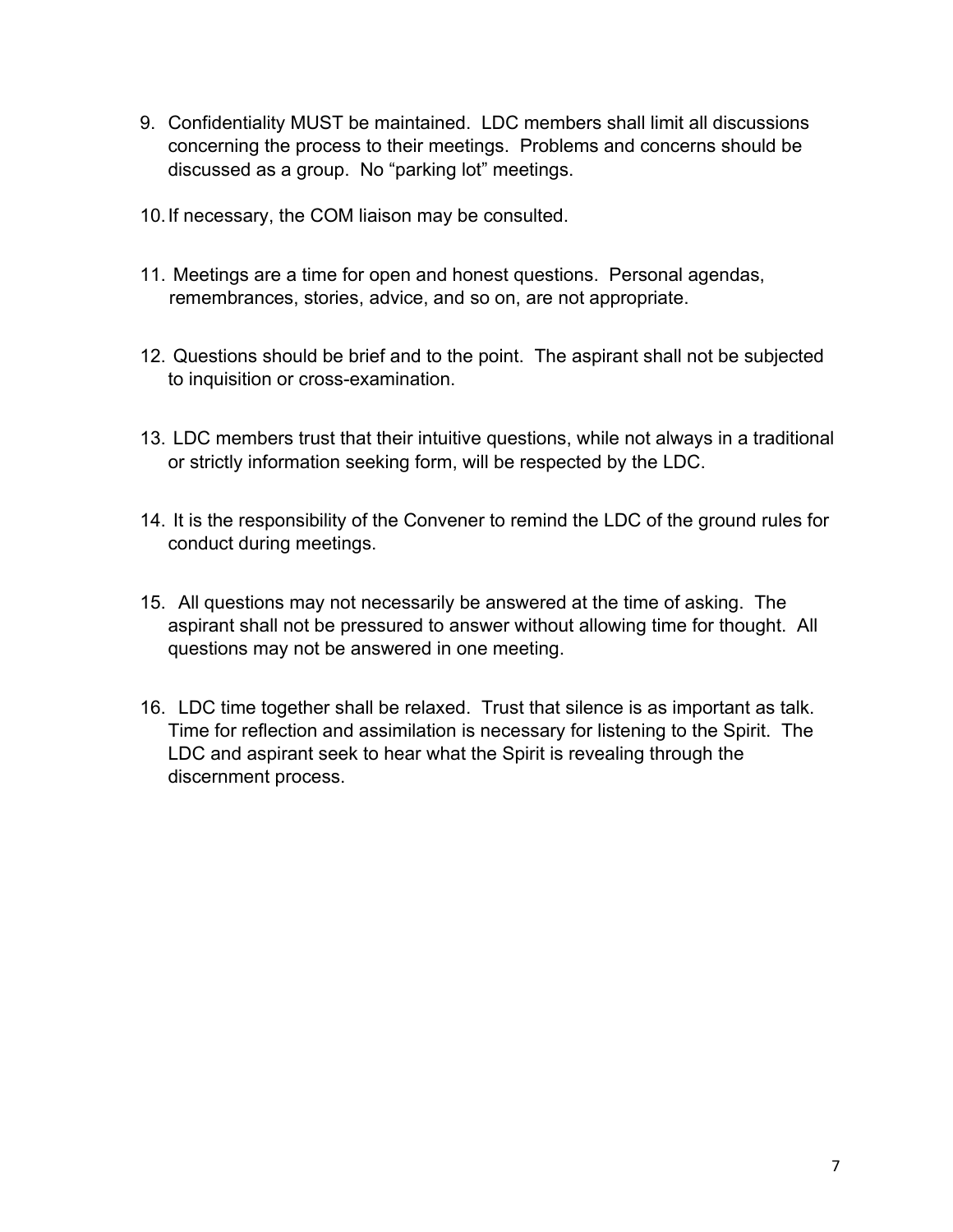## **Discernment Listening Guidelines**

*"Discernment means distinguishing the voice of God from other voices that speak to us."*

*"Discernment is a prayerful, informed, and intentional attempt to sort through these other voices in order to hear God's Spirit at work and to develop a sense of the direction in which the Spirit is leading."*

#### *"Discernment is not about persuasion. It is about listening with one's heart for the guidance of the Spirit."*

- 1. Take time to become settled in God's presence.
- 2. Listen to others with your entire self: senses, feeling, intuition, and rational faculties.
- 3. Speak for yourself only. Express your own thoughts and feelings through your own experience. Avoid being hypothetical.
- 4. Do not challenge what others say.
- 5. Do not interrupt.

.

- 6. Do not formulate what you want to say while someone else is speaking.
- 7. Pause between speakers to absorb what has been said.
- 8. Listen to the group as a whole. Body language and facial expressions may say as much as the spoken word. Allow others opportunities to speak.

These are GUIDELINES. Discernment requires the safest possible environment for people to freely explore their deepest thoughts and feelings without being challenged.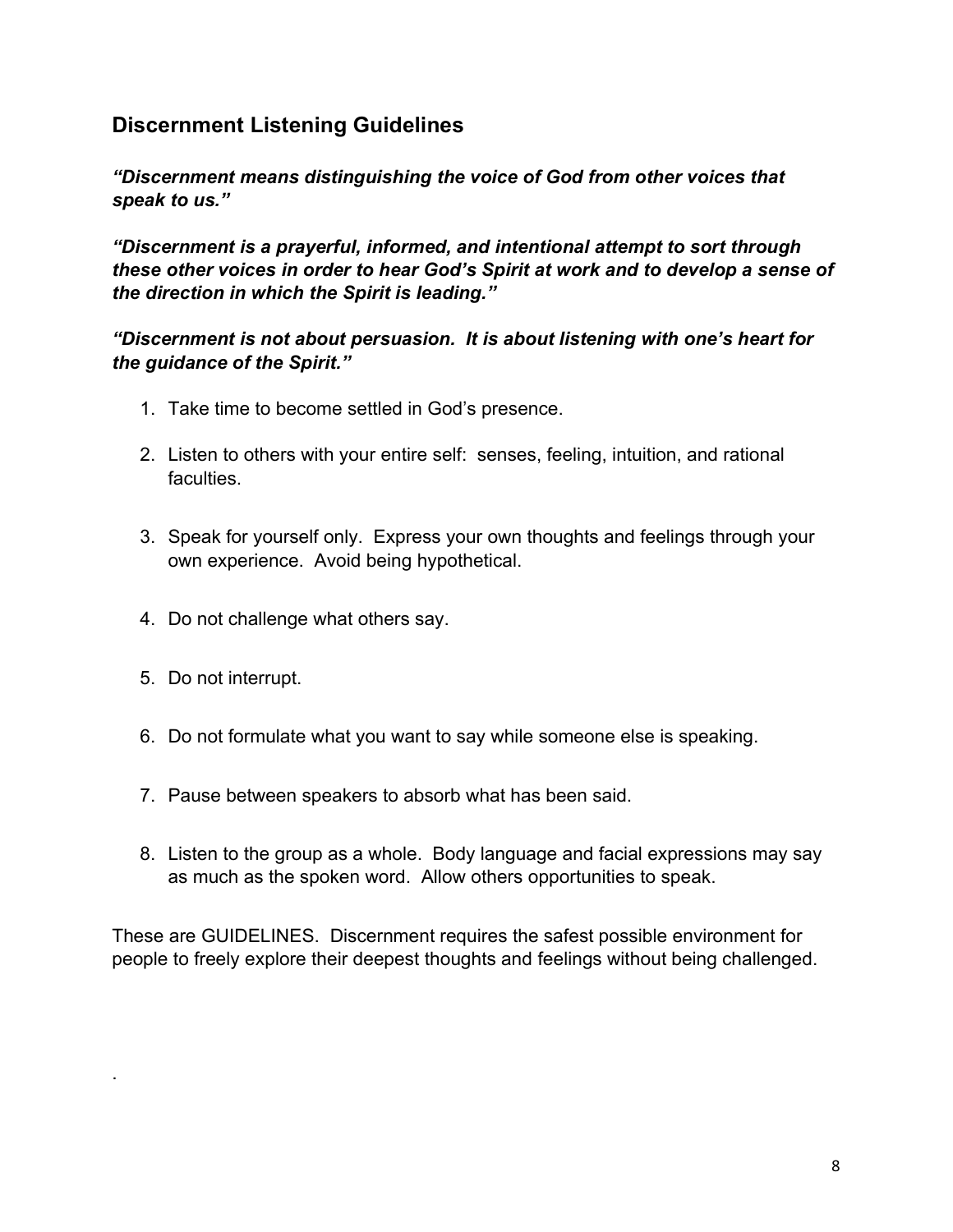## **Suggestions for SESSION ONE.**

• The Convener or LDC member opens the meeting with prayer. Centering/silent time may help everyone become present to the meeting and the purpose. Refer to prayers in the Book of Common Prayer (BCP), pages 832-833 and/or the following prayer.

#### *Thomas Merton Prayer.*

*My Lord, I have no idea where I am going. I do not see the road ahead of me. I cannot* know for certain where it will end. Nor do I really know myself, and the fact that I think I *am following your will does not mean that I am actually doing so. But I believe that the desire to please you does in fact please you. And I hope I have that desire in all that I am doing. I hope that I will never do anything apart from that desire. And I know that if I do this you will lead me by the right road, though I may know nothing about it. Therefore, I will trust you always though I may seem to be lost and in the shadow of death. I will not fear, for you are ever with me, and you will never leave me to face my perils alone.*

- LDC introductions. Members share some things about their lives, work, things that are important to them, their relationship with the church, and why they are serving on this LDC and how it feels to them.
- The Convener reviews Procedures for Parish Discernment Committee (p. 6) to establish ground rules. Allow time for clarification and/or discussion.
- Convener reviews meeting times, procedures for necessary absences, confidentiality. Allow time for clarification and/or discussion around the LDC communicating what they are doing within the ground rules and what LDC needs to know about each other and the task to work effectively together.
- LDC members discuss what their sense of discernment is. The LDC is only the first of many discernment groups the aspirant will face.
- Ask each LDC member, including the Convener, to prepare a spiritual autobiography; a statement regarding their life in relationship with God; a description of some of the stepping stones in their faith journey. Assign one or two LDC members to share their story at each meeting.

Questions for Reflection before the next meeting.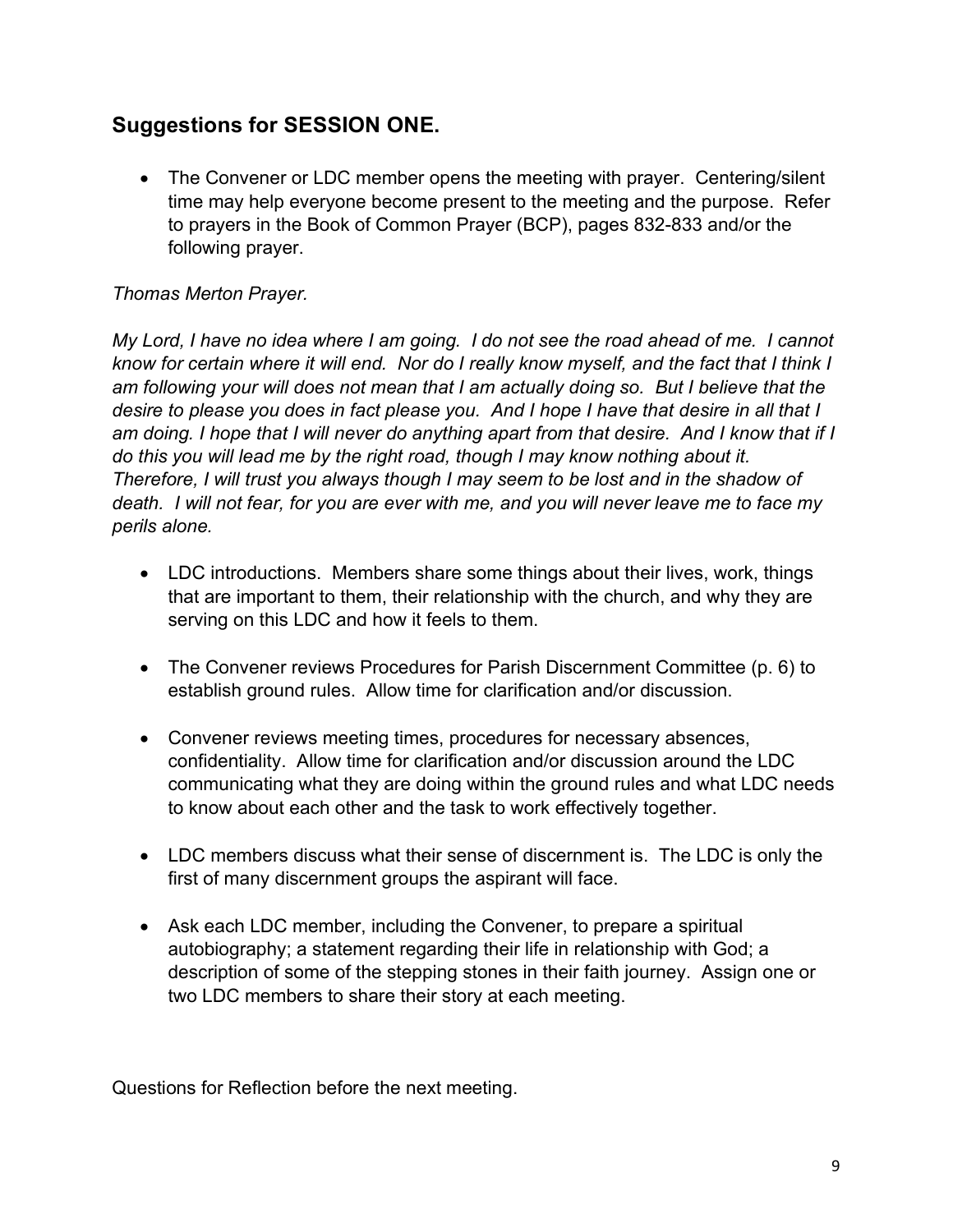All LDC members, without consulting other sources, write down responses to the following:

- 1. What is ordination?
- 2. What is the ministry of a priest or presbyter?
- 3. What is the ministry of a deacon?
- 4. What is the duty of all Christians?
- 5. What gifts and skills do you have to offer in ministry?
- Before closing the meeting, conduct an LDC check-in. Review the meeting, the process, what worked or not, what to consider for the next meeting. The Recorder should note the comments for the Convener's use in the next meeting.
- Convener or LDC member closes in prayer.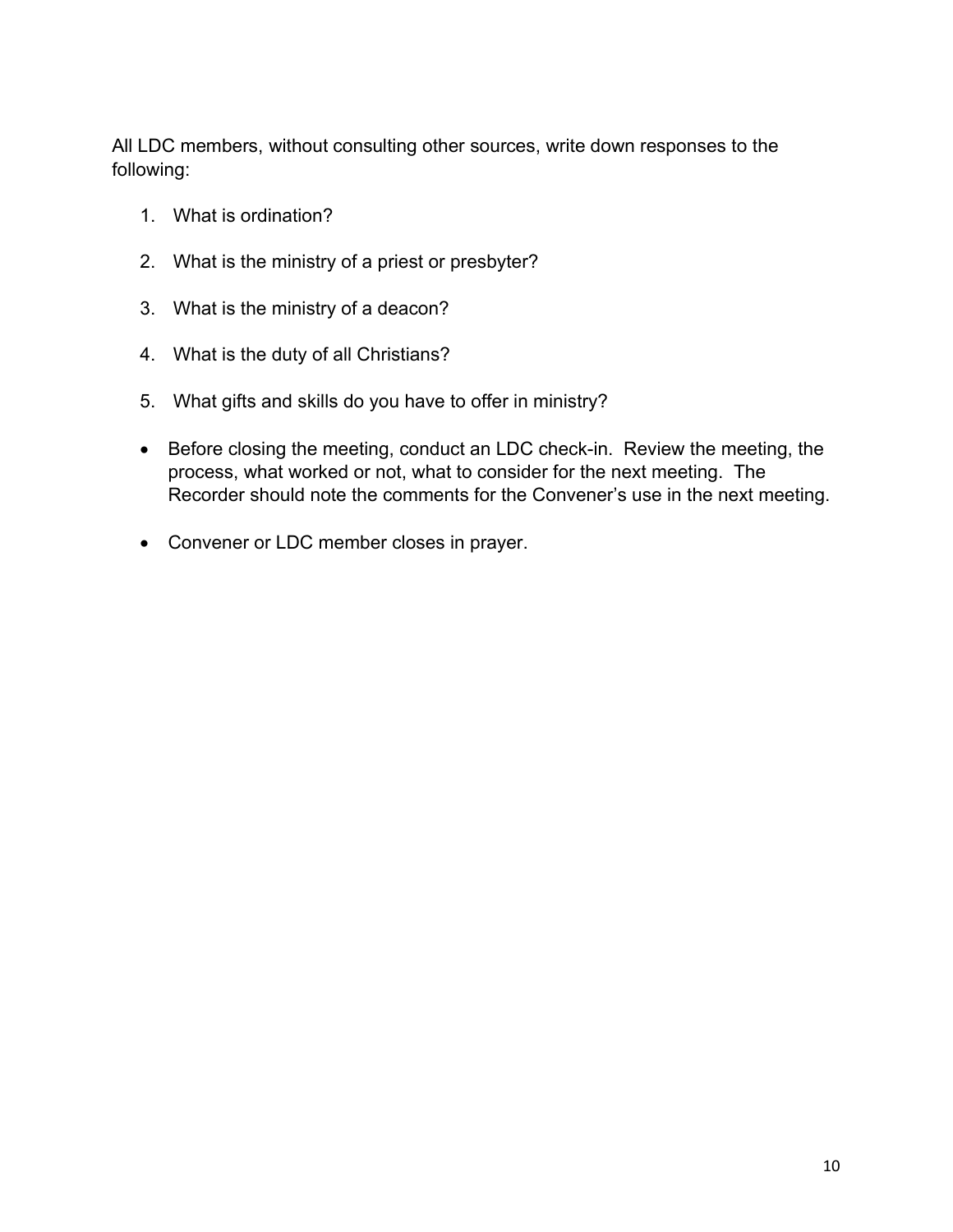## **Suggestions for SESSION TWO.**

- The Convener or LDC member opens the meeting with prayer. Centering/silent time may help everyone become present to the meeting and the purpose.
- Convener allows time for LDC members to check-in with questions or concerns from previous meeting.
- Convener reminds members of Discernment Listening Guidelines. (p. 8)
- Aspirant shares their spiritual autobiography; how they arrived at this particular place in their lives.

--LDC members listen and do not interrupt this opportunity to learn about the aspirant and honor that person's journey. Further clarification may be sought with open-ended questions; e.g. "Could you tell me more about….?"

#### *READING:*

*The gifts he gave were that some would be apostles, some prophets, some evangelists, some pastors and teachers, to equip the saints for the work of ministry, for building up* the body of Christ, until all of us come to the unity of the faith and the knowledge of the *Son of God, to maturity, to the measure of the full stature of Christ.* 

Ephesians 4: 11-13

- Read those portions of the Catechism concerning ministry and ordination. Book of Common Prayer, pp. 856, 860.
	- --What gifts and skills are necessary for the kind of ministry a deacon is called to live?
	- --What gifts and skills are necessary for the kind of ministry a priest is called to live?
	- --How is the aspirant already, or not, exercising the ministry of a deacon or Priest?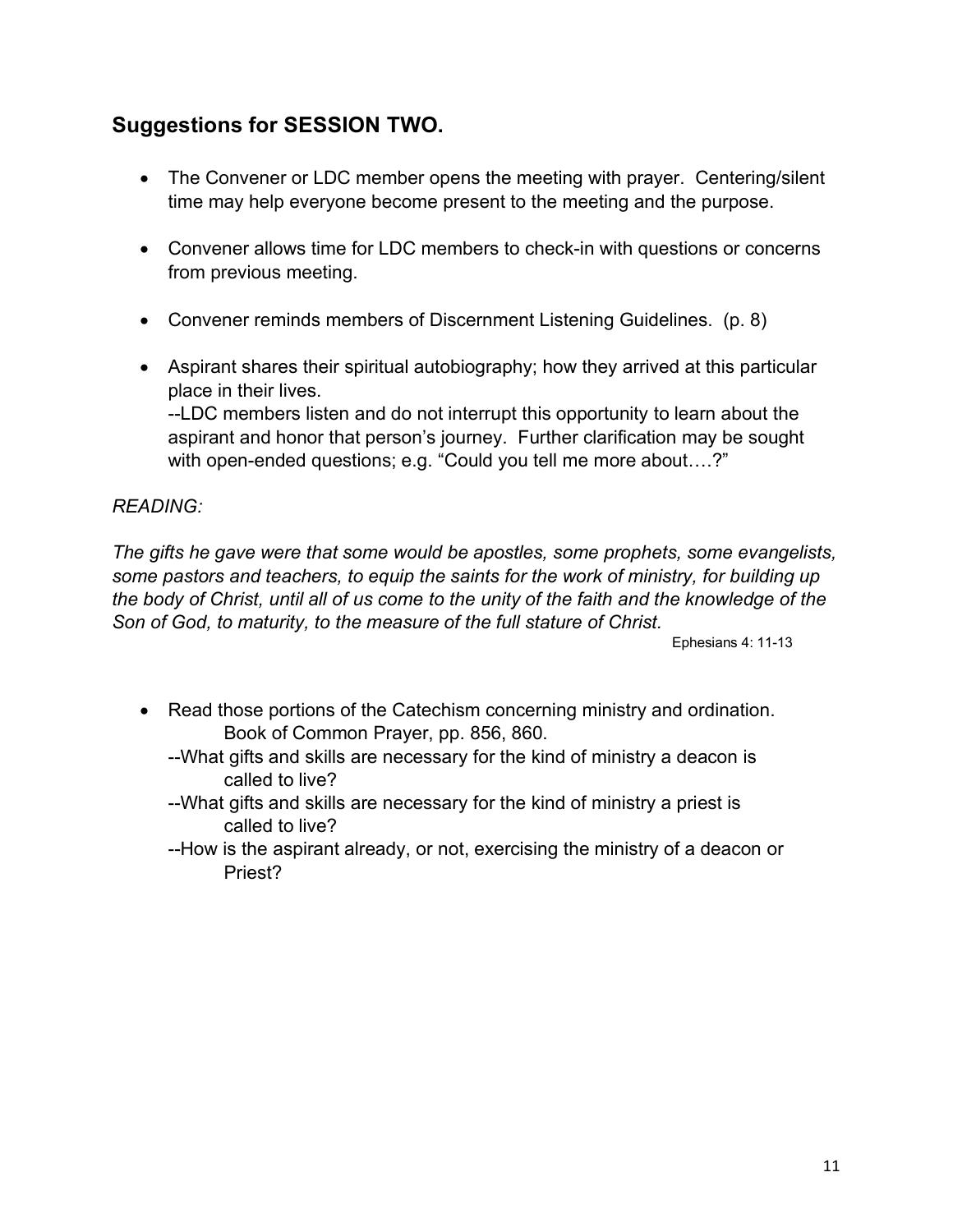#### ASPIRANT ASSIGNMENT FOR REFLECTION PRIOR TO NEXT MEETING.

• Prior to the group's next meeting the aspirant should interview a deacon and a priest, neither of whom should serve in the aspirant's congregation. The aspirant should explain how the interviews will be used when making interview appointments and then be prepared to reflect to the LDC what was learned.

Use the following interview questions:

- 1. How did you experience your call to ordained ministry and how has your understanding and experience of that call changed, grown, or focused over time?
- 2. Describe the ministry of a deacon as you understand it?
- 3. Describe the ministry of a priest as you understand it?
- 4. Describe the process of vocational discernment that led to your ordination. What during that process helped clarify for you and the Church that your call to ordained ministry was that of the diaconate or the priesthood?
- 5. Tell me about a few of your experiences of greatest learning and growth while you were preparing for ordination?
- 6. Tell me about a few of your experiences of greatest learning and growth since you were ordained?
- 7. What is the most difficult aspect of ordained ministry for you? For your household?
- 8. What has been the cost of ordination for you and your household? What have you and your household sacrificed in order to respond to this vocational call?

LDC QUESTIONS FOR REFLECTION PRIOR TO NEXT MEETING.

- One or two volunteers share their spiritual autobiography.
- Before closing the meeting, conduct an LDC check-in. Review the meeting, the process, what worked or not, what to consider for the next meeting. The Recorder should note the comments for the Convener's use in the next meeting.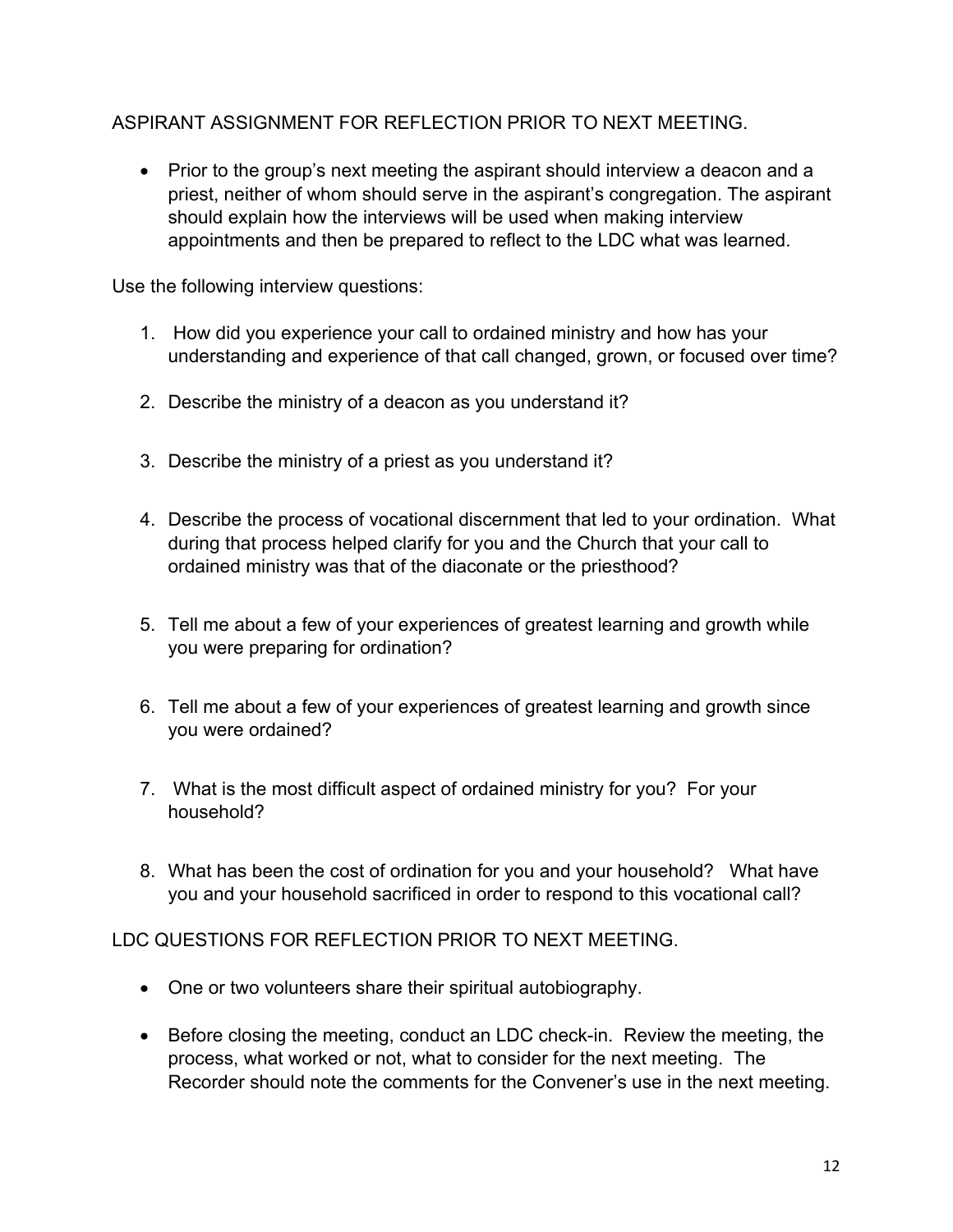• Convener or LDC member closes in prayer.

## **Suggestions for SESSION THREE.**

- The Convener or LDC member opens the meeting with prayer. Centering/silent time may help everyone become present to the meeting and the purpose.
- Convener allows time for LDC members to check-in with questions or concerns from previous meeting.
- Convener reminds members of Discernment Listening Guidelines. (p. 8)

#### *READINGS:*

*Therefore, since it is by God's mercy that we are engaged in this ministry, we do not lose heart. For we do not proclaim ourselves; we proclaim Jesus Christ as Lord and ourselves as your slaves for Jesus' sake. For it is the God who said, "Let light shine out of darkness," who has shone in our hearts to give the light of the knowledge of the glory of God in the face of Jesus Christ.*

*But we have this treasure in clay jars, so that it may be made clear that this extraordinary power belongs to God and does not come from us. We are afflicted in every way. But not crushed; perplexed but not driven to despair; persecuted, but not forsaken; struck down, but not destroyed; always carrying in the body the death of Jesus, so that the life of Jesus may also be make visible in our bodies. For while we live, we are always being given up to death for Jesus' sake, so that the life of Jesus may be made visible in our mortal flesh. So death is at work in us, but life in you.* II Corinthians 4: 1, 5-12

- Aspirant reflects (not reports) on their interview. What was stirred up as they listened and remembered the interview? --LDC listen only. Pause for silent reflection.
- LDC members share their own reflections on what the Aspirant has said. --Open ended questions, i.e. "What stood out for me in what you said was…?"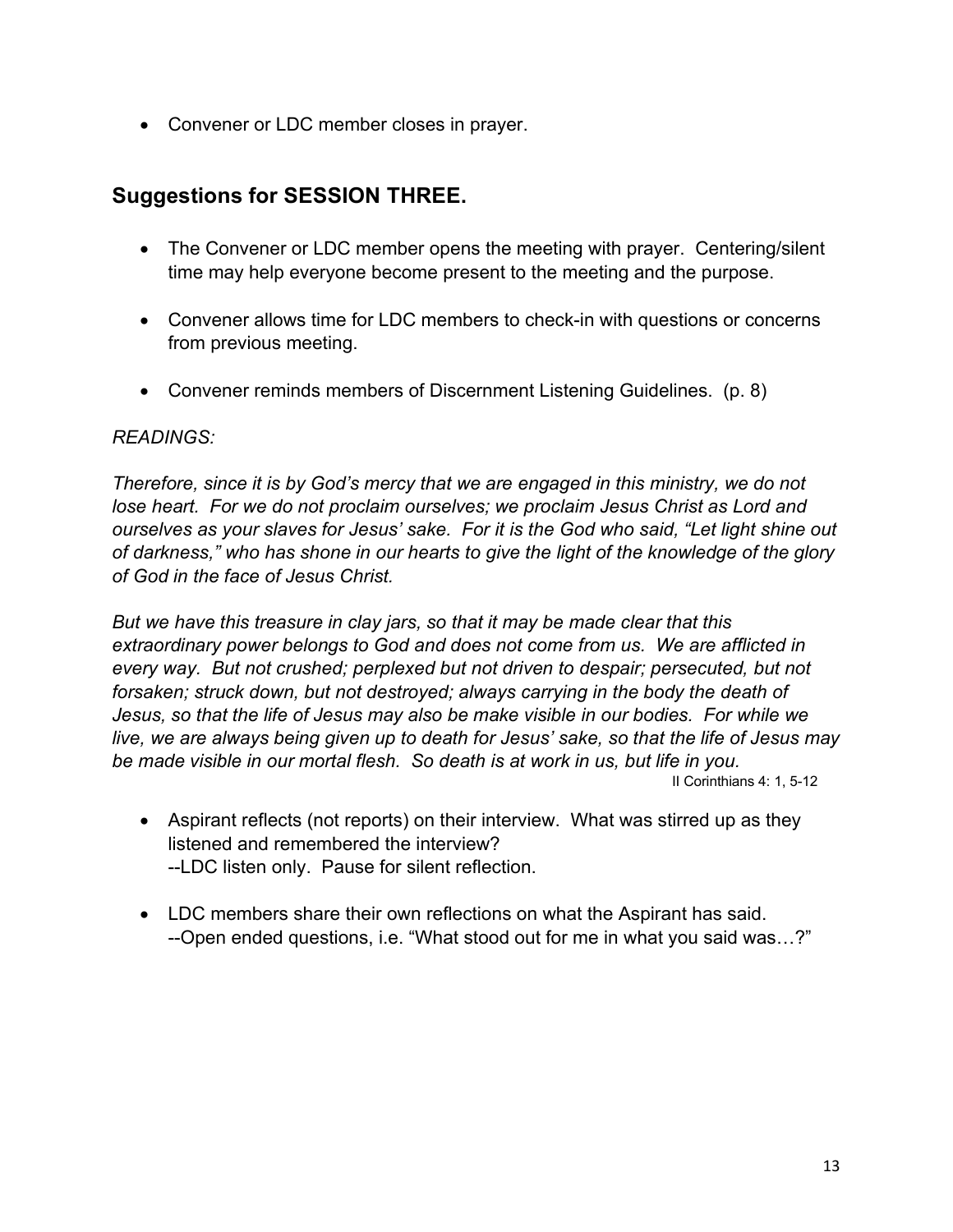- Explore what the economic, personal and emotional impact would be for the aspirant and their household should they be ordained.
- Aspirant considers the following:
	- --What will be the effect of ordination on their household's income during training and preparation for ordination, during working life, and after retirement?
	- --What will be the stresses caused by ordination and the public nature of the role on yourself and on your household?
	- --What will be the effects, positive and/or negative, caused by the aspirant's age for ordination.

LDC QUESTIONS FOR REFLECTION PRIOR TO NEXT MEETING.

- One or two volunteers share some aspect of their faith journey.
- In closing, spend some time reflecting back to the applicant what stood out for you in the course of your time together. Then take a couple of minutes to review how your time together was. Ask each person what was good and what was not so good about how the group worked. Ask what helped and what hindered, what to continue doing, what to delete and what to add to how you work together. (Recorder should note the comments and the Convener should use these in the next meeting.)
- Convener or LDC member closes in prayer.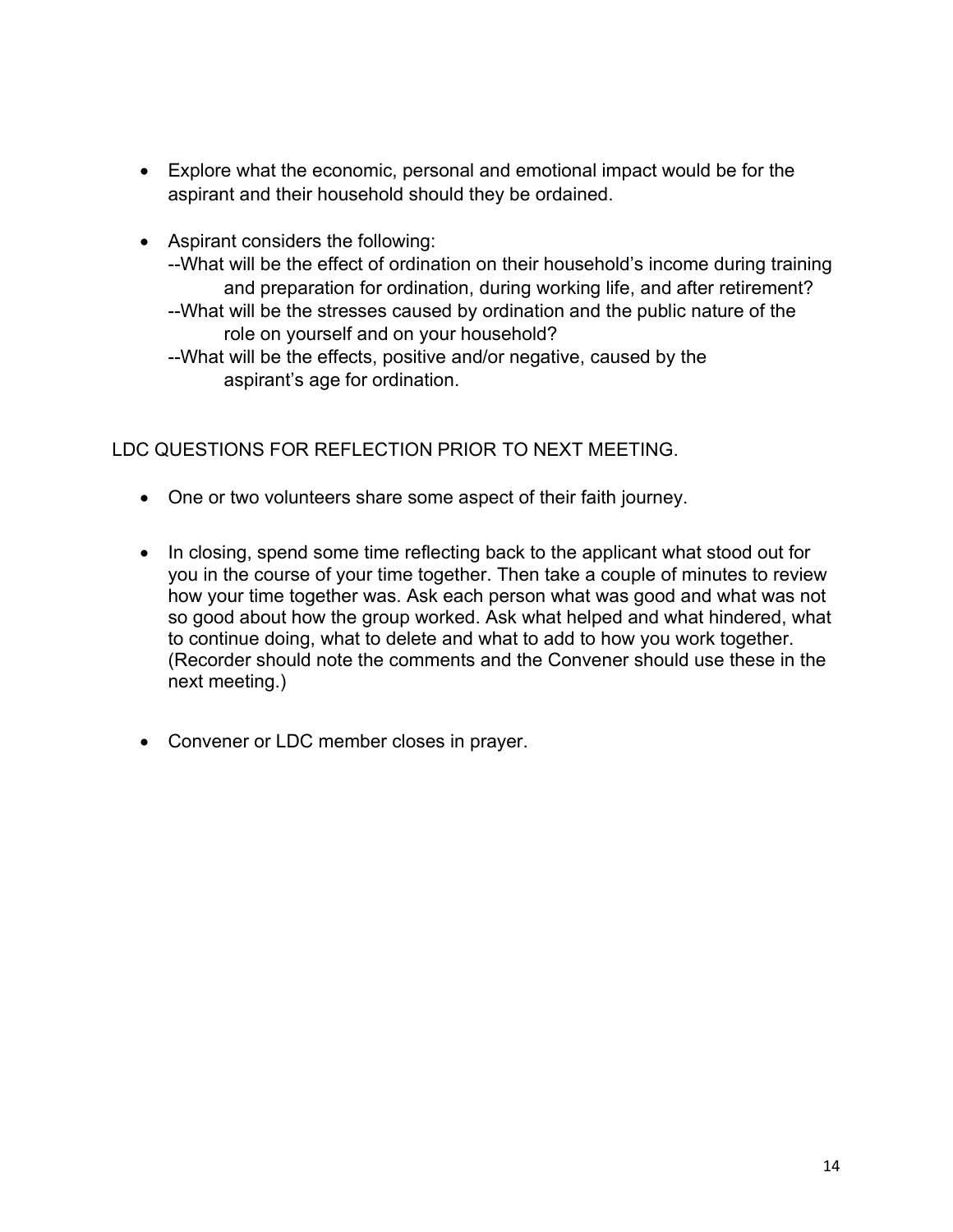## **Suggestions for SESSION FOUR.**

- The Convener or LDC member opens the meeting with prayer. Centering/silent time may help everyone become present to the meeting and the purpose.
- Convener allows time for LDC members to check-in with questions or concerns from previous meeting.
- Convener reminds members of Discernment Listening Guidelines. (p. 8)

#### *READING:*

*The apostles gathered around Jesus, and told him all that they had done and taught. He said to them, "Come away to a deserted place all by yourselves and rest a while." For many were coming and going, and they had no leisure even to eat.* Mark 6: 30-31

- Aspirant shares about four aspects of their relationship with God.
	- 1. Describe your prayer life.
	- 2. How has your relationship with God changed over time?
	- 3. Who is Christ in your life?
	- 4. Who has been an important role model for you in the faith?
- Pause for silence and reflection.
- LDC members share their own reflections on what the aspirant has said. --Open ended questions, i.e. "What stood out for me in what you said was…?"
- Aspirant continues to share about the intersection of their faith and daily life.
	- 1. How, specifically, do you care for yourself physically, emotionally and spiritually?
	- 2. How are you still questioning, searching and probing the mysteries of your faith?
	- 3. How do you understand:
		- --stewardship

--personal financial responsibility

--tithing

--personal stewardship of time and leisure?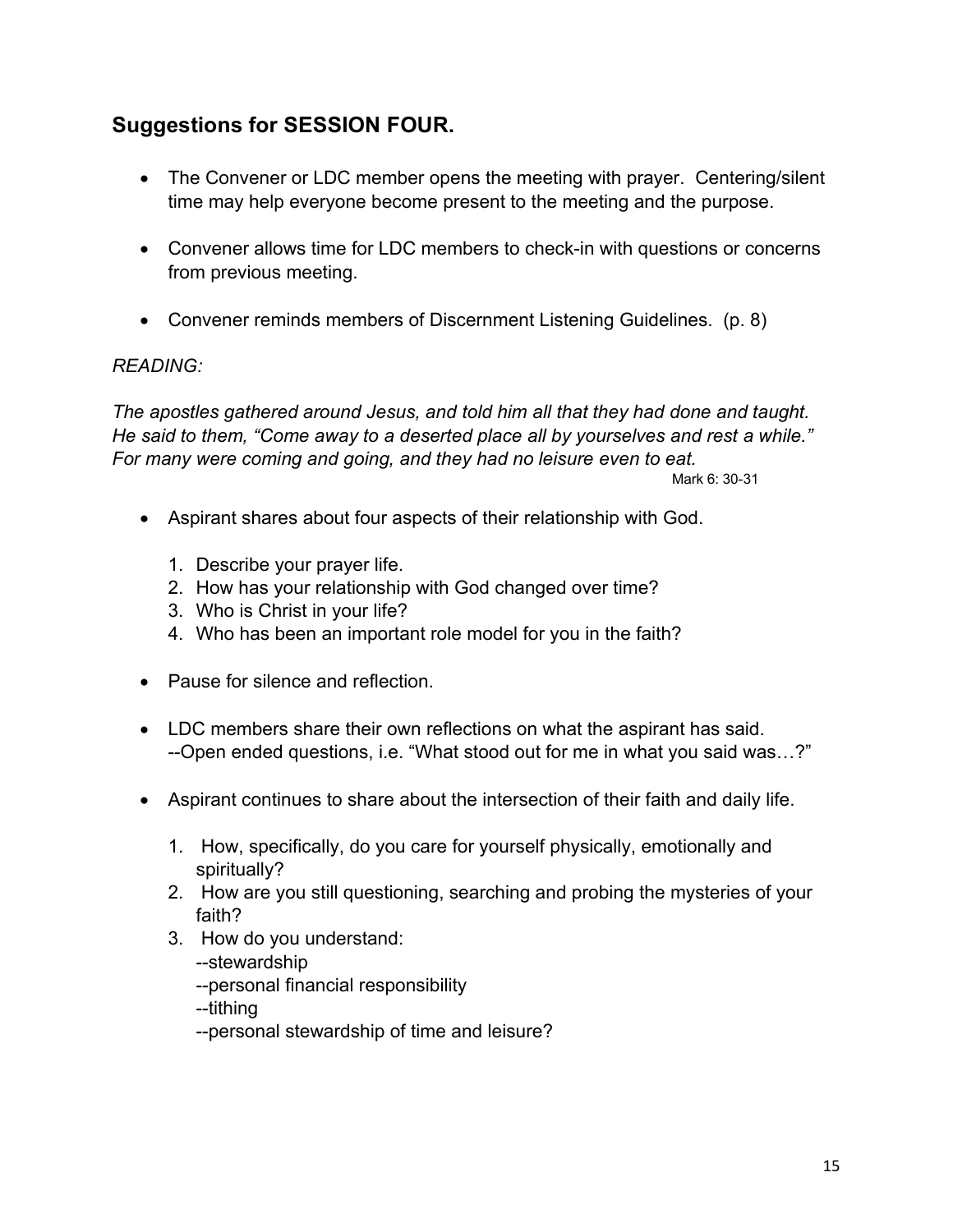- LDC members share their own reflections on what the aspirant has said. --Open ended questions, i.e. "What stood out for me in what you said was…?"
- LDC questions for consideration: --How is the aspirant growing in the Christian faith? --How well does the aspirant understand the basics of the Christian faith? --Does the aspirant give evidence of having a personal relationship with God?

--Is the aspirant conversant with the persons of the Trinity; the Father, Son, and Holy Spirit?

#### LDC QUESTIONS FOR EVERYONE PRIOR TO NEXT MEETING.

- 1. Make a list of your strengths.
- 2. Make a list of your weaknesses.
- 3. Make a list of your "growing edges".
- 4. What do you find difficult in your relationships with others?
- 5. How do you react to people in positions of power and authority?
- 6. How do react to being in a position of power and authority?
- 7. How do you react to being in a powerless situation?
- One or two volunteers share some aspect of their faith journey.
- Before closing the meeting, conduct an LDC check-in. Review the meeting, the process, what worked or not, what to consider for the next meeting. The Recorder should note the comments for the Convener's use in the next meeting.
- Convener or LDC member closes in prayer.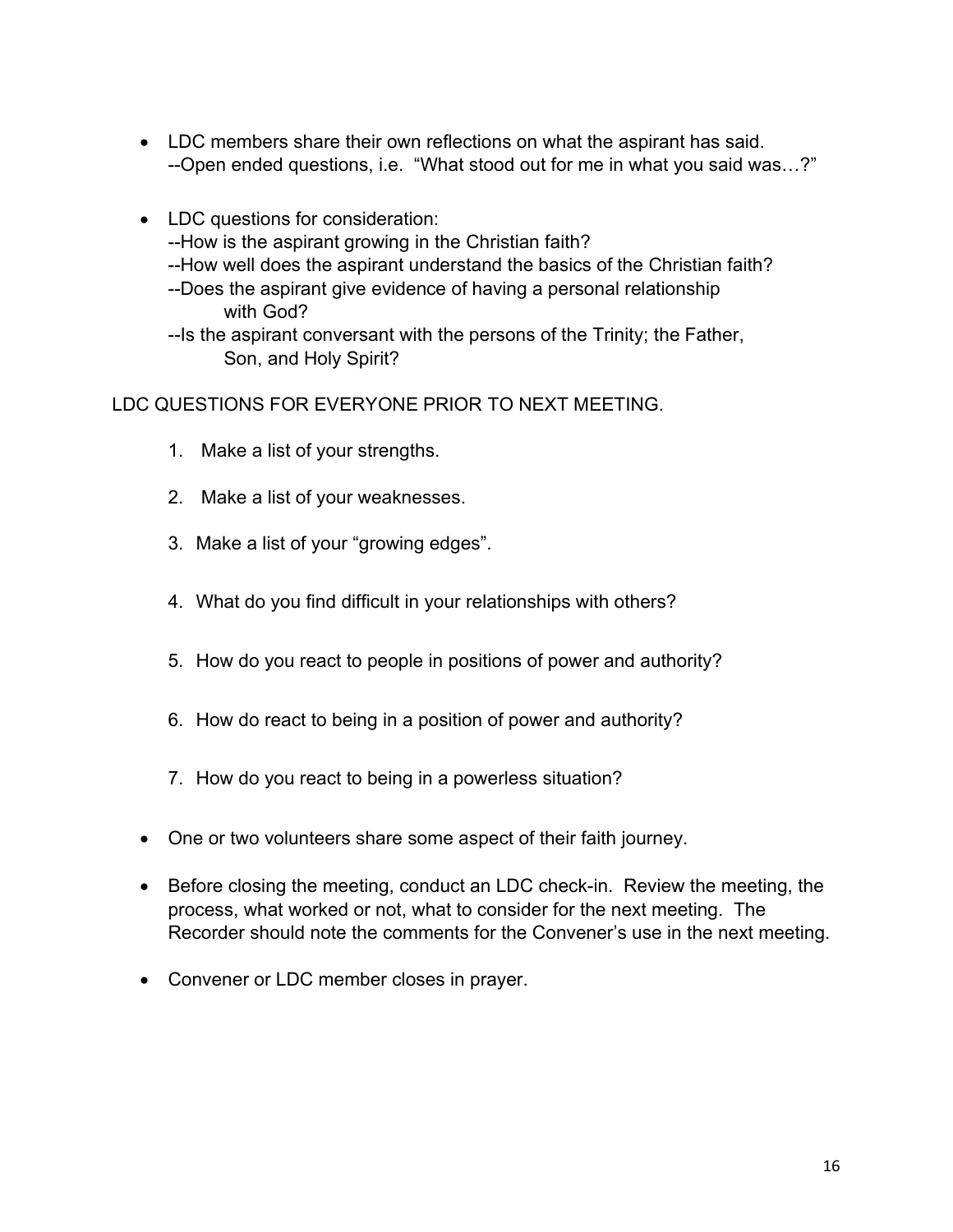## **Suggestions for SESSION FIVE.**

- The Convener or LDC member opens the meeting with prayer. Centering/silent time may help everyone become present to the meeting and the purpose.
- Convener allows time for LDC members to check-in with questions or concerns from previous meeting.
- Convener reminds members of Discernment Listening Guidelines. (p. 8)

#### *READINGS:*

I do not understand my own actions. For I do not do what I want, but I do the very thing I hate...So I find it to be a law that when I want to do what is good, evil lies close at *hand.*

Romans 7: 15, 21

*For I am convinced that neither death, nor life, nor angels, nor rulers, nor things present, nor things to come, nor powers, nor height, nor depth, nor anything else in all creation, will be able to separate us from the love of God in Christ Jesus our Lord.*

Romans 8: 38-39

- Reflection Questions from Session Four. --Committee Members are invited the share some of their insights into the questions., e.g., "Take the one that was the most challenging for you." --Aspirant shares what has emerged as they reflected on their strengths and weaknesses.
- Pause for silence and reflection.
- LDC members share their own reflections on what the aspirant has said. --Open ended questions, i.e. "What stood out for me in what you said was…?"
- The aspirant responds to the following questions:
	- 1. What are your "growing edges"?
	- 2. What are your goals for further spiritual growth?
	- 3. What skills do you already have and what skills would you like to develop?
	- 4. How do you learn best?
- Pause for silence and reflection.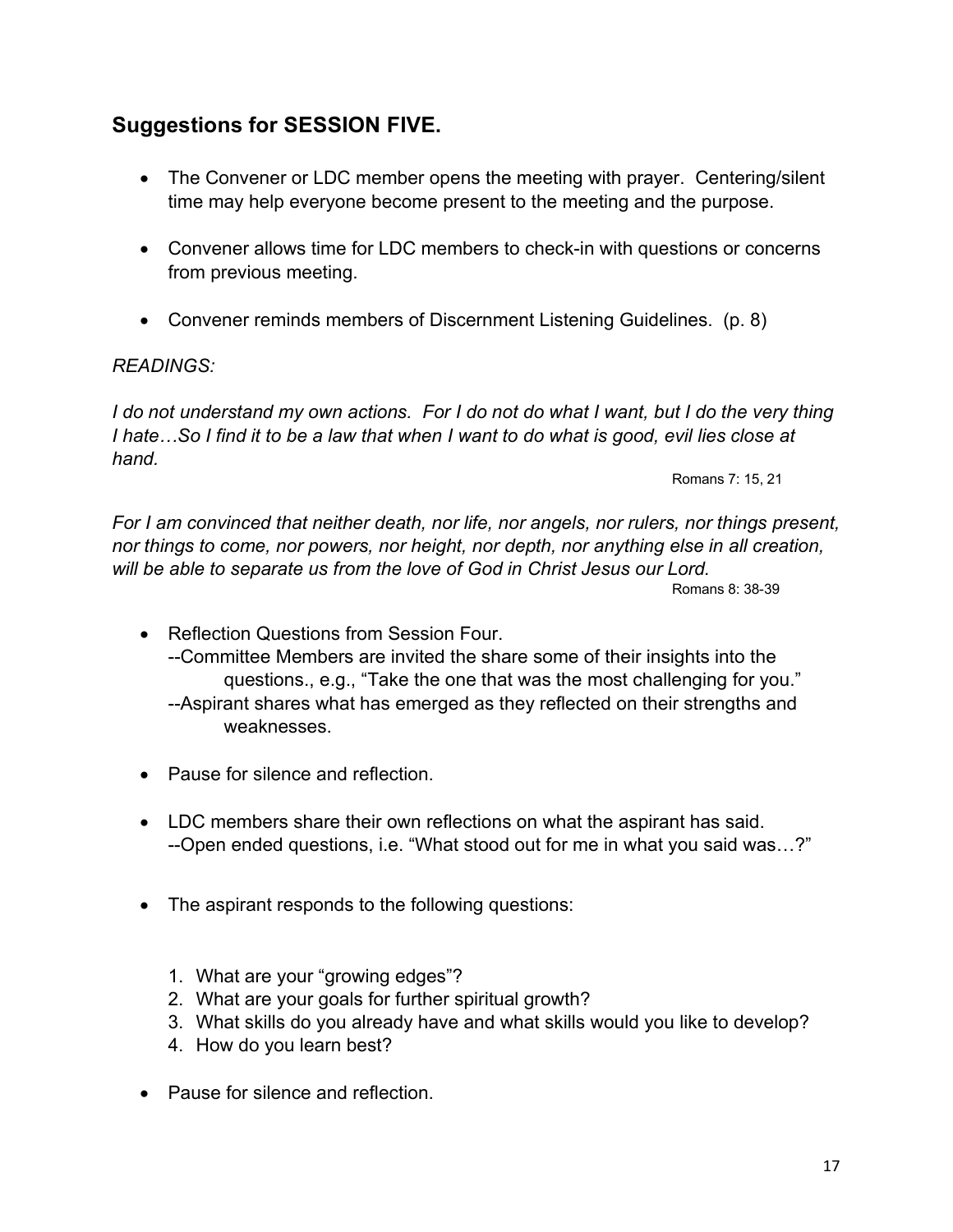• LDC members respond by sharing their own reflections on what the aspirant has said.

--Open ended questions, i.e. "What stood out for me in what you said was…?"

- The aspirant responds to the following questions:
	- 1. What "pushes your buttons" or makes you really angry?
	- 2. What conflicts have you had in your life and how have you handled them?
	- 3. What frustrates you?
	- 4. What delights you?
	- 5. Share a time in life when you felt like a failure. Have you found grace in that experience?
- LDC members share their own reflections on what the aspirant has said. --Open ended questions, i.e. "What stood out for me in what you said was…?"
- LDC questions for consideration.
	- --How aware is the aspirant of their feelings?
	- --How well do they express strong positive and negative feelings?
	- --When dealing with their feelings, does their body language match the words that are spoken?
	- --To what extent are they aware of and comfortable with their own sexuality?
	- --Are there any indications that they aspire to the ordained ministry as a way of solving their personal problems?
	- --Do they have a level of maturity and ability to adapt which is commensurate with their age level?
- One or two volunteers share some aspect of their faith journey.
- Before closing the meeting, conduct an LDC check-in. Review the meeting, the process, what worked or not, what to consider for the next meeting. The Recorder should note the comments for the Convener's use in the next meeting.
- Convener or LDC member closes in prayer.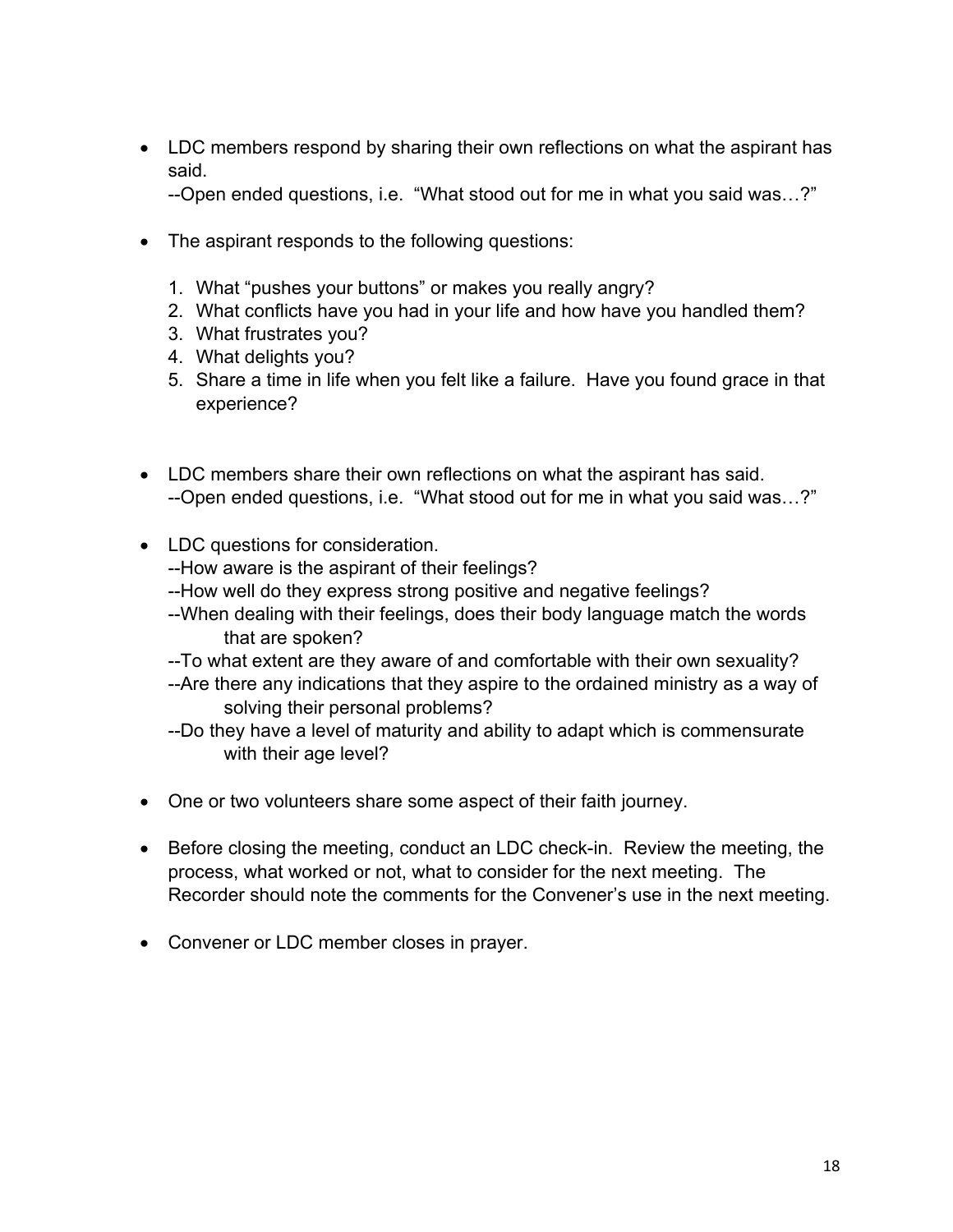## **Suggestions for SESSION SIX.**

- The Convener or LDC member opens the meeting with prayer. Centering/silent time may help everyone become present to the meeting and the purpose.
- Convener allows time for LDC members to check-in with questions or concerns from previous meeting.
- Convener reminds members of Discernment Listening Guidelines. (p. 8)

#### *READING:*

*A dispute arose among them as to which one of them was to be regarded as the greatest. But he said to them, "The kings of the Gentiles lord it over them; and those in authority over them are called benefactors. But not so with you; rather the greatest among you must become like the youngest, and the leader like one who serves. For* who is greater, the one who is at the table or the one who serves? Is it not the one at *the table? But I am among you as one who serves."*

Luke 22: 24-27

- The aspirant responds to the following questions:
	- 1. What kind of ministry are you presently doing in your current parish? --In your former parishes?
	- 2. What is your leadership role in your current parish?
		- --In your former parishes?
		- --In the community in which you presently live?
		- --In former communities in which you have lived?
	- 3. Describe your relationship with people in your life who have authority over you.

--Share a situation that has been tense and/or difficult.

- --Share a situation that has been respectful and/or mutual.
- Pause for silence and reflection.
- LDC members share their own reflections on what the aspirant has said. --Open ended questions, i.e. "What stood out for me in what you said was…?"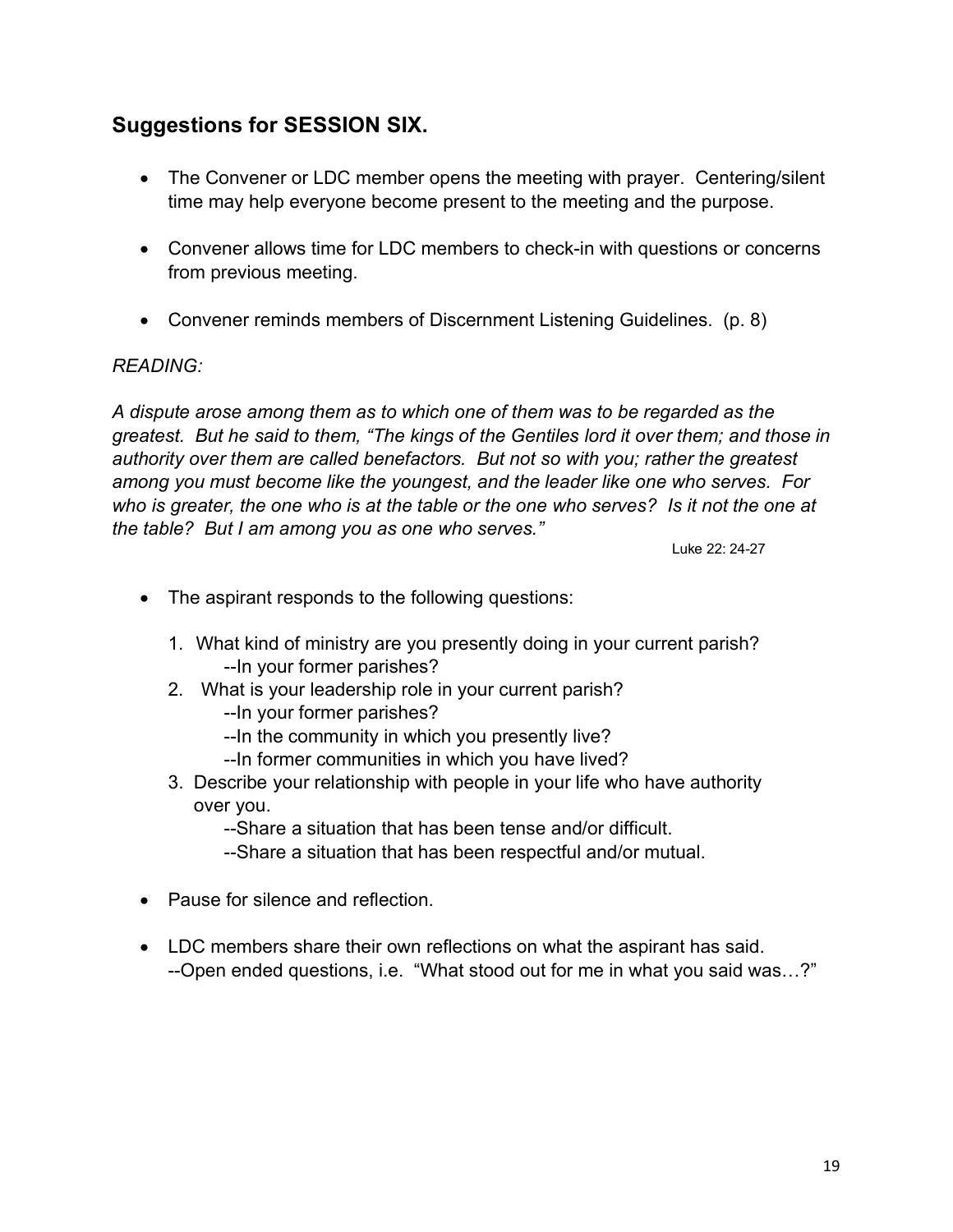- The aspirant responds to the following questions:
	- 1. As you consider ordination, how do you understand the power and authority that come with that office?
	- 2. What might it be like to claim and use that authority appropriately?
	- 3. How could that authority be claimed and used inappropriately?
- LDC members share their own reflections on what the aspirant has said. --Open ended questions, i.e. "What stood out for me in what you said was…?"
- LDC questions for consideration.
	- --Does the aspirant show initiative, self-confidence, enthusiasm?
	- --Can they motivate others?
	- --Are they aware of and at ease with a variety of leadership styles and able to use them as the situation indicates?
	- --How do they function in interpersonal relationships?
	- --How comfortable are they being with a person in whom authority rests?
	- --To what extent are they ready to claim and use their authority appropriately?
	- --What are their experiences with and attitudes towards racial and ethnic minorities?

--What are their experiences and attitudes towards the LGBTQ+ community? --Can you envision this person as your priest?

- One or two volunteers share some aspect of their faith journey.
- Before closing the meeting, conduct an LDC check-in. Review the meeting, the process, what worked or not, what to consider for the next meeting. The Recorder should note the comments for the Convener's use in the next meeting.
- Convener or LDC member closes in prayer.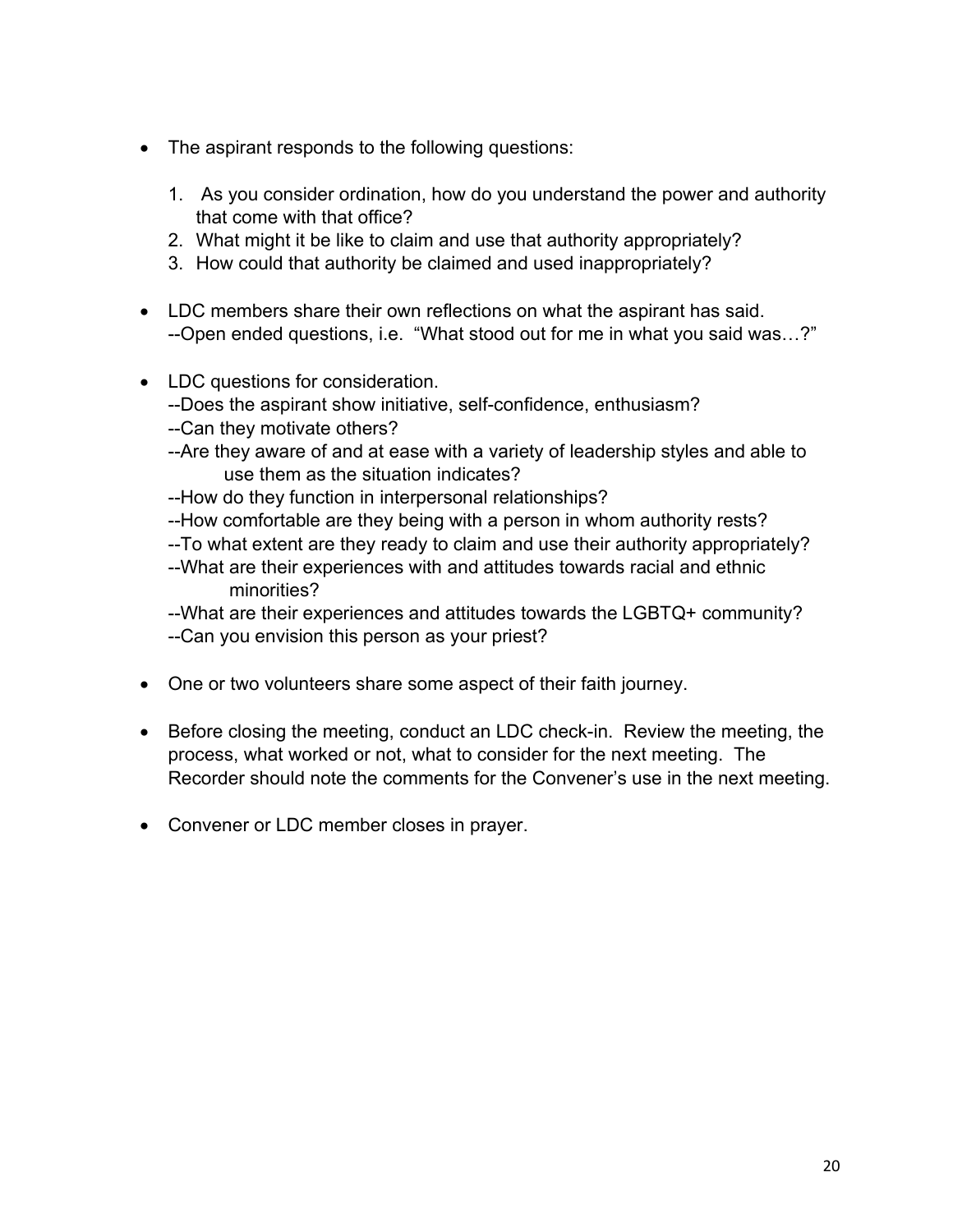## **Suggestions for SESSION SEVEN.**

• This session happens individually. Rather than a regular meeting, each LDC member (and the aspirant) are invited to use this time to prayerfully recollect and reflect on the vocation of the applicant.

#### **Preparing Your Evaluation.**

- Find a comfortable and quiet place where you won't be interrupted. Spend some quality time being present to God. Ask God to guide your recollections and reflections.
- Read the notes recorded from every session. Spend some time reflecting on each session and its revelations in the greater light of the sessions taken as a whole. Jot down any insights, images, thoughts, concerns, etc., that arise as you remember, and reflect on each session in turn. If a phrase of a passage of scripture comes to mind, find it in your Bible and spend some time asking how the passage might be related to the discernment work at hand. At all times, seek to do this work with an attitude of complete openness to God's possibilities for the aspirant.
- Once you have finished your work of recollection and reflection, stop for a moment and pay attention to your inner state. You may want to set the work aside for a time before continuing your preparation work. When you are ready, turn to the questions that will guide the group through the process of writing the Discernment Narrative.
- Take your time with each question. After you have written your response to each one, stop to notice your inner state. Is there a sense of peace and "rightness" about what you have written? Is it complete and whole or does something more need to be written?
- When you have completed your responses to the questions, set your work aside. Think of each person in the Committee and give thanks for their gift to you and to the group.
- When you gather for the final meeting, bring your responses and your Guidelines.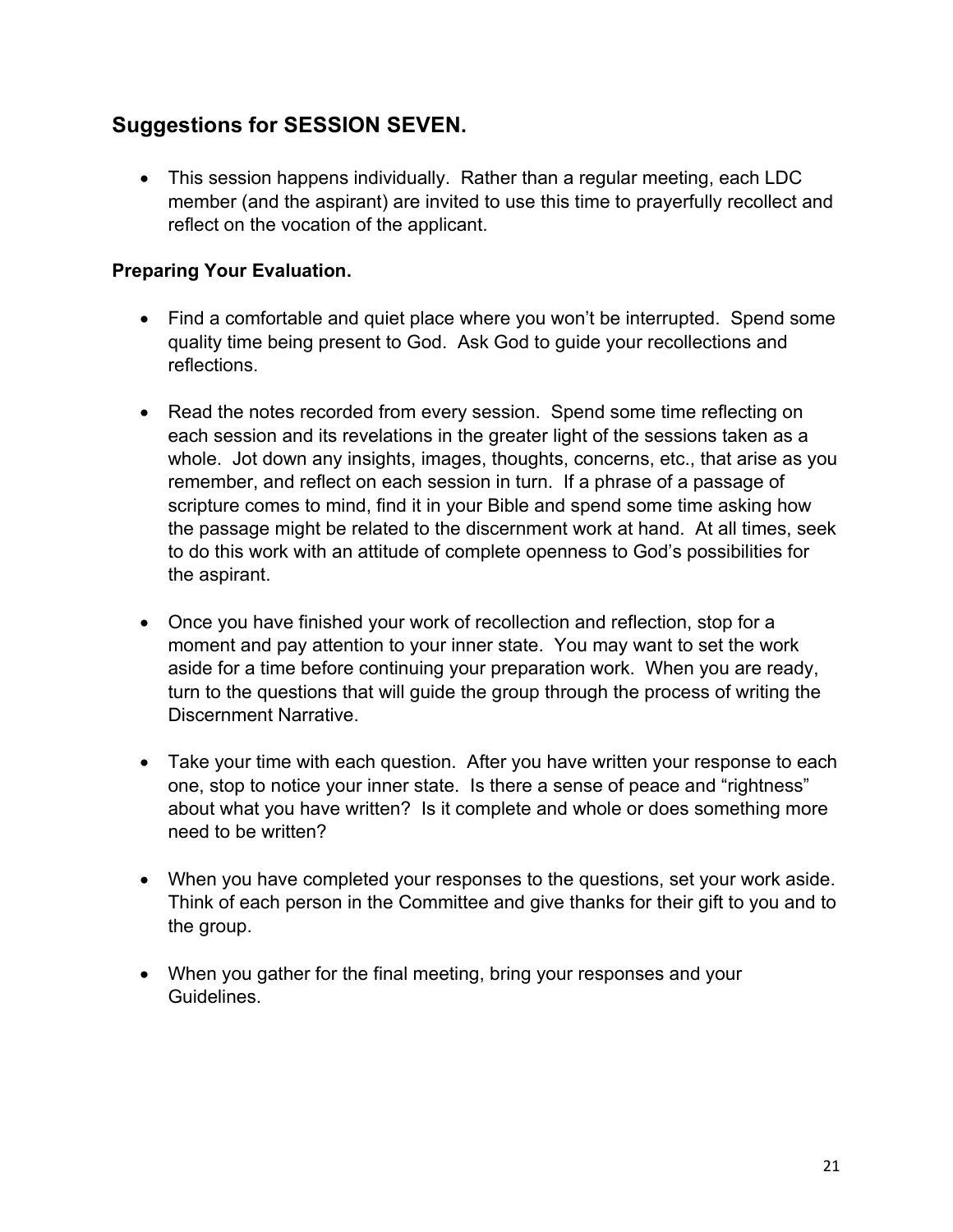## **SESSION SEVEN**

• The Convener or LDC member opens the meeting with prayer. Centering/silent time may help everyone become present to the meeting and the purpose.

#### *READING:*

*O God of unchangeable power and eternal light: Look favorably on your whole Church, that wonderful and sacred mystery; by the effectual working of your providence, carry out in tranquility the plan of salvation; let the whole world see and know that things which were cast down are being raised up, and things which had grown old are being made new, and that all things are being brought to their perfection by him through whom all things were made, your Son Jesus Christ our Lord; who lives and reigns with you, in the unity of the Holy Spirit, one God, for ever and ever. Amen*

The Book of Common Prayer, from the Ordination Liturgy

- Each member of the LDC will answer each question individually. These will provide the structure for the Discernment Narrative.
- For those in discernment about the diaconate, the Bishop and COM have asked the Committee to give a very specific description of the applicant's present ministry and what they are passionate about,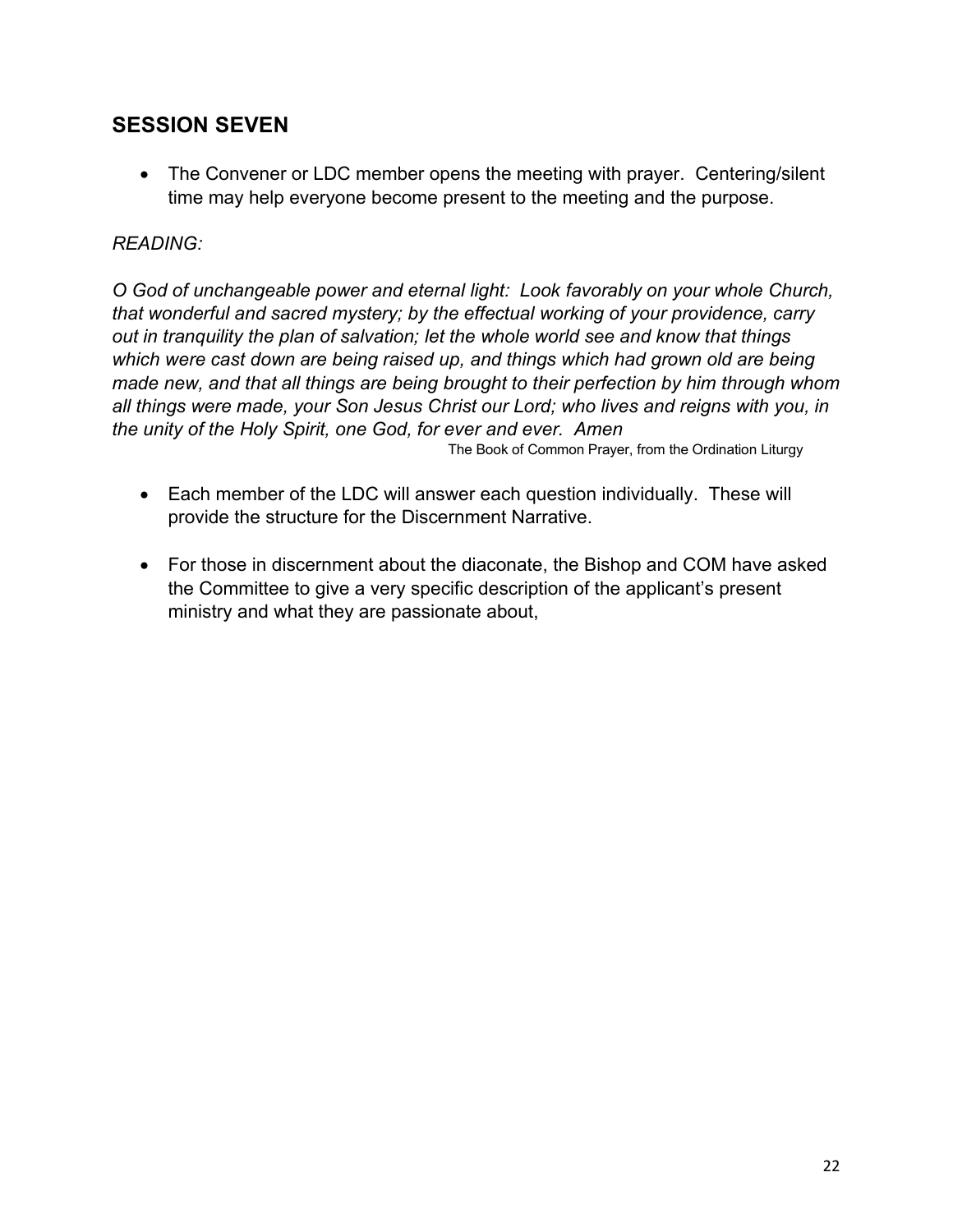## **SESSION SEVEN, continued.**

#### **QUESTIONS FOR EACH COMMITTEE MEMBER REGARDING THE ASPIRANT**

These questions do not have to be considered in this order. They are to be used by the LDC throughout the discernment process in order to assist in preparing the Discernment Narrative.

- 1. How do the ministries, gifts, skills and requirements of a deacon/priest line up with what the aspirant is already doing in their life? Be specific.
- 2. How would ordination affect the aspirant's closest relationships economically, professionally, emotionally, and otherwise? Be specific.
- 3. What issues of power, authority, obedience, and accountability may be present for the aspirant as the possibility of ordination is considered? How well does the aspirant know themselves? Be specific.
- 4. What issues of health and self-care (physical, intellectual, spiritual, and emotional) may be present for the aspirant as the possibility of ordination is considered? Be specific.
- 5. Describe the aspirant's spiritual life and relationship with Christ: its maturity, depth, change over time; its discipline, form, content, and personality. Be specific.
- 6. Describe the aspirant's current and potential relationship with the requirements of the canons and ordination vows. Be specific.
- 7. The Church's needs and expectations are for leaders who bear special qualities of Christian commitment, leadership, vision, and responsiveness to the needs, concerns and hopes of the world. Indicate whether such qualities are emerging in the Group's sense of the aspirant's vocation. Be specific.
- 8. What spiritual, intellectual, and moral qualities for ministry have emerged in the aspirant as the group has engaged this part of the discernment process? Be specific.
- 9. Are there other things you would like to report?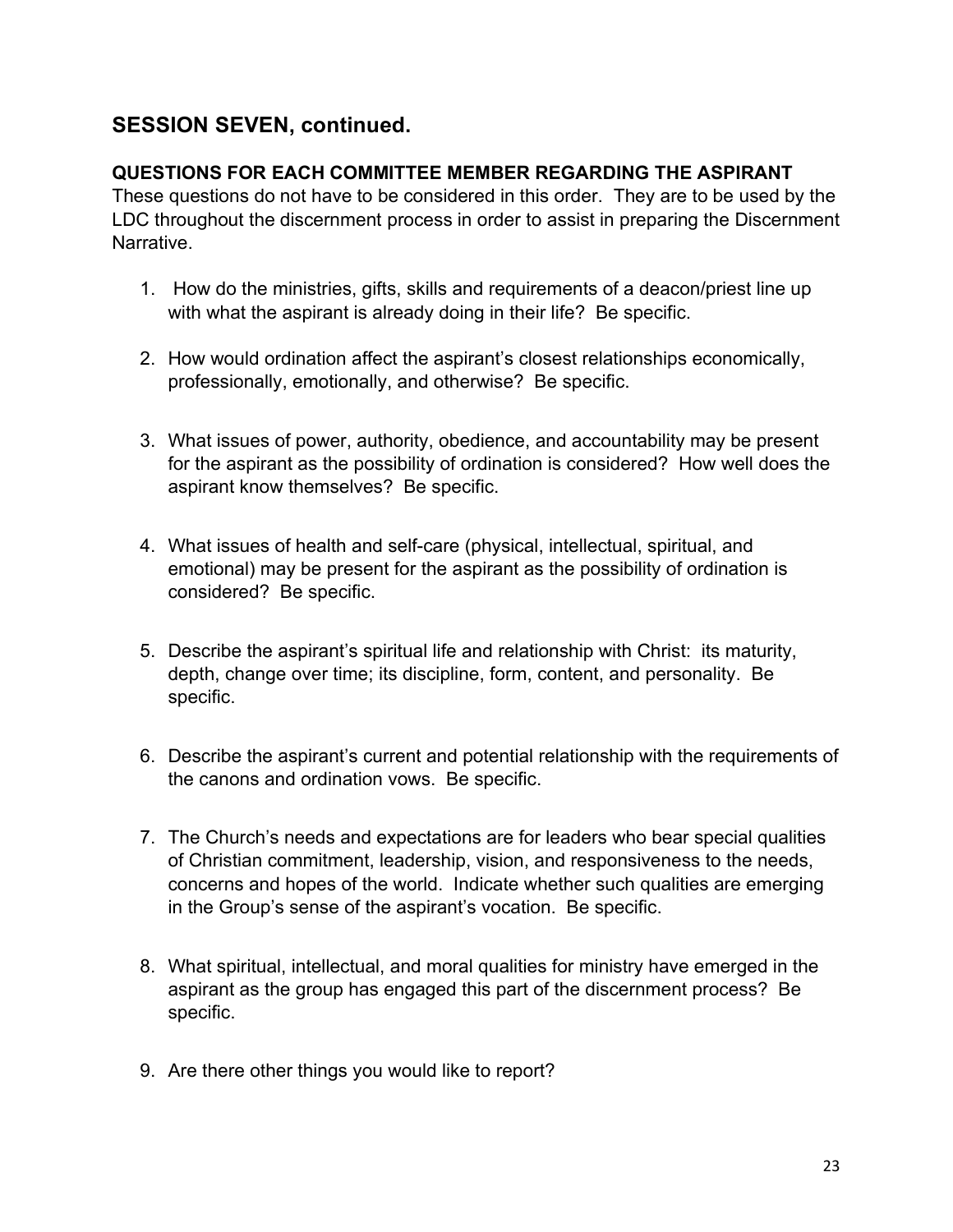## **FINAL SESSION – Working Through the Questions Together.**

- Although the aspirant is not present for this session, inviting them to come after the session might be a good way to have some time to share together how the process has been, to thank one another for what each has offered to the times together and to pray together.
- The Convener or LDC member opens the meeting with prayer. Centering/silent time may help everyone become present to the meeting and the purpose. Refer to prayers in the Book of Common Prayer (BCP), pages 832-833 and/or the following prayer.

#### *Thomas Merton Prayer.*

*My Lord, I have no idea where I am going. I do not see the road ahead of me. I cannot* know for certain where it will end. Nor do I really know myself, and the fact that I think I *am following your will does not mean that I am actually doing so. But I believe that the desire to please you does in fact please you. And I hope I have that desire in all that I am doing. I hope that I will never do anything apart from that desire. And I know that if I do this you will lead me by the right road, though I may know nothing about it. Therefore, I will trust you always though I may seem to be lost and in the shadow of death. I will not fear, for you are ever with me, and you will never leave me to face my perils alone.*

- Work through each question. The use of newsprint to capture the consensus or divergence of the group may be useful.
- Following this meeting, it is the convener's responsibility to consolidate the individual responses together into one Discernment Narrative from the whole LDC. This document should be:
	- -- Signed by all members of the LDC and the aspirant.
	- -- Forwarded to the Bishop's Office.
	- -- A copy given to the aspirant within two weeks of the group's final meeting.
	- -- A copy sent to the person canonically in charge.
- The LDC disbands. Suggestions for the LDC may include:
	- -- A meal together.
	- -- A Eucharist.
	- -- A space for LDC members to share this ending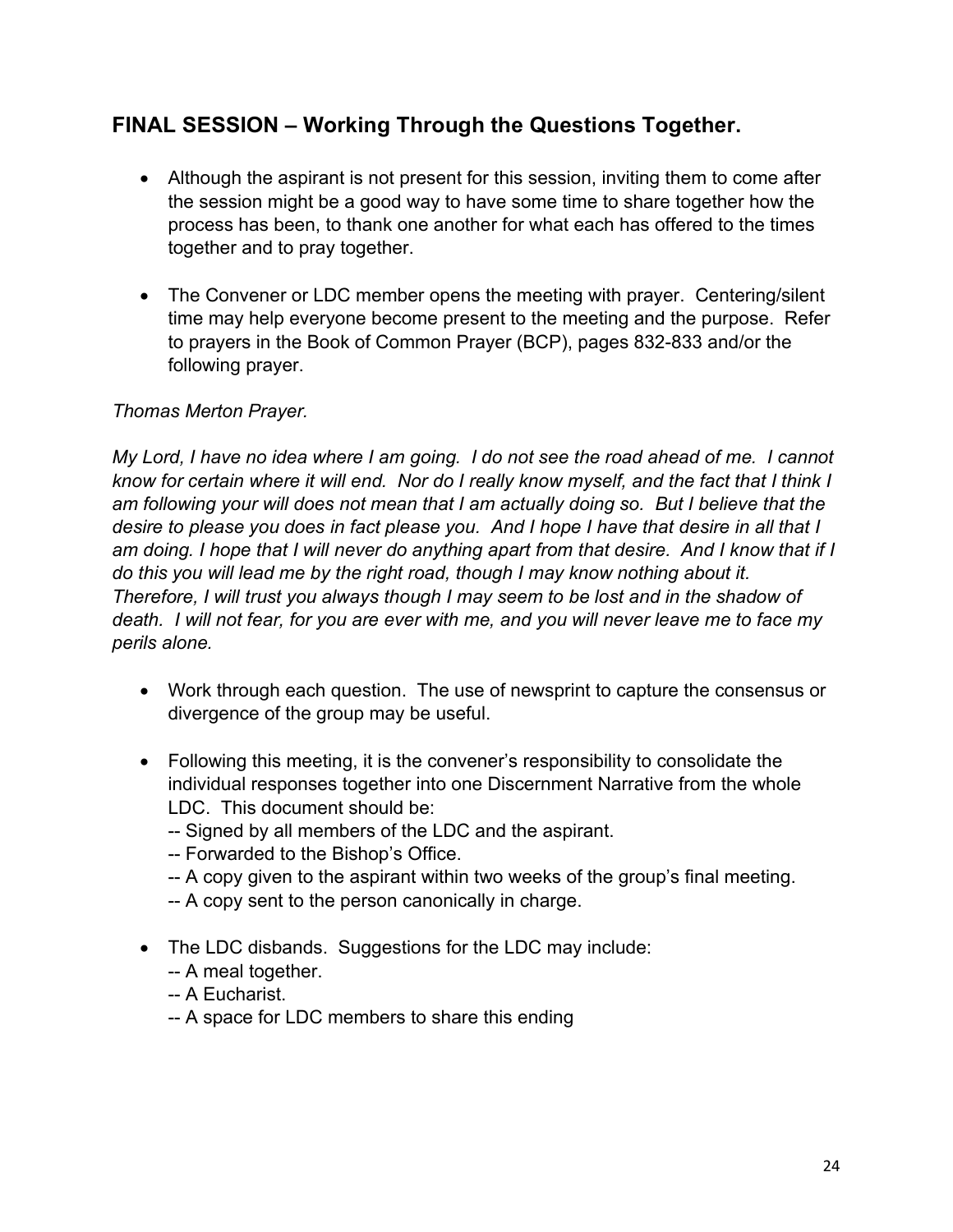• The Discernment Narrative to be sent to:

**The Rt. Rev. Prince Singh Episcopal Diocese of Western Michigan Hall Street SE Suite 200 Grand Rapids, MI 49506**

- The Convener should collect all of the notes/minutes from the sessions and shred them.
- The confidentiality of all involved must continue to be maintained!

Resources:

*Bound with Cords of Love.* Kidder, The Rev. Ann, The Diocese of Maine, 2002.

*Grounded in God: Listening Hearts Discernment for Group Deliberations.* Farnham, Suzanne G., Stephanie A. Hull, R. Taylor McLean. Morehouse Publishing, 1996, pp. 55-56.

*Guidelines for the Parish Lay Committee.* Diocese of Atlanta; Diocese of Western North Carolina.

*The Clearness Committee.* Palmer, Parker

For more specific information on the steps of the ordination process for diaconal ministry, please see

#### **"A Guide to the Diaconal Ordination Process and its Requirements in the Diocese of Western Michigan"**

which may be found at EDWM.org under Resources.

For more specific information on the steps of the ordination process for priestly ministry, please see

#### **"A Guide to the Priestly Ordination Process and its Requirements in the Diocese of Western Michigan"**

which may be found at EDWM.org under Resources.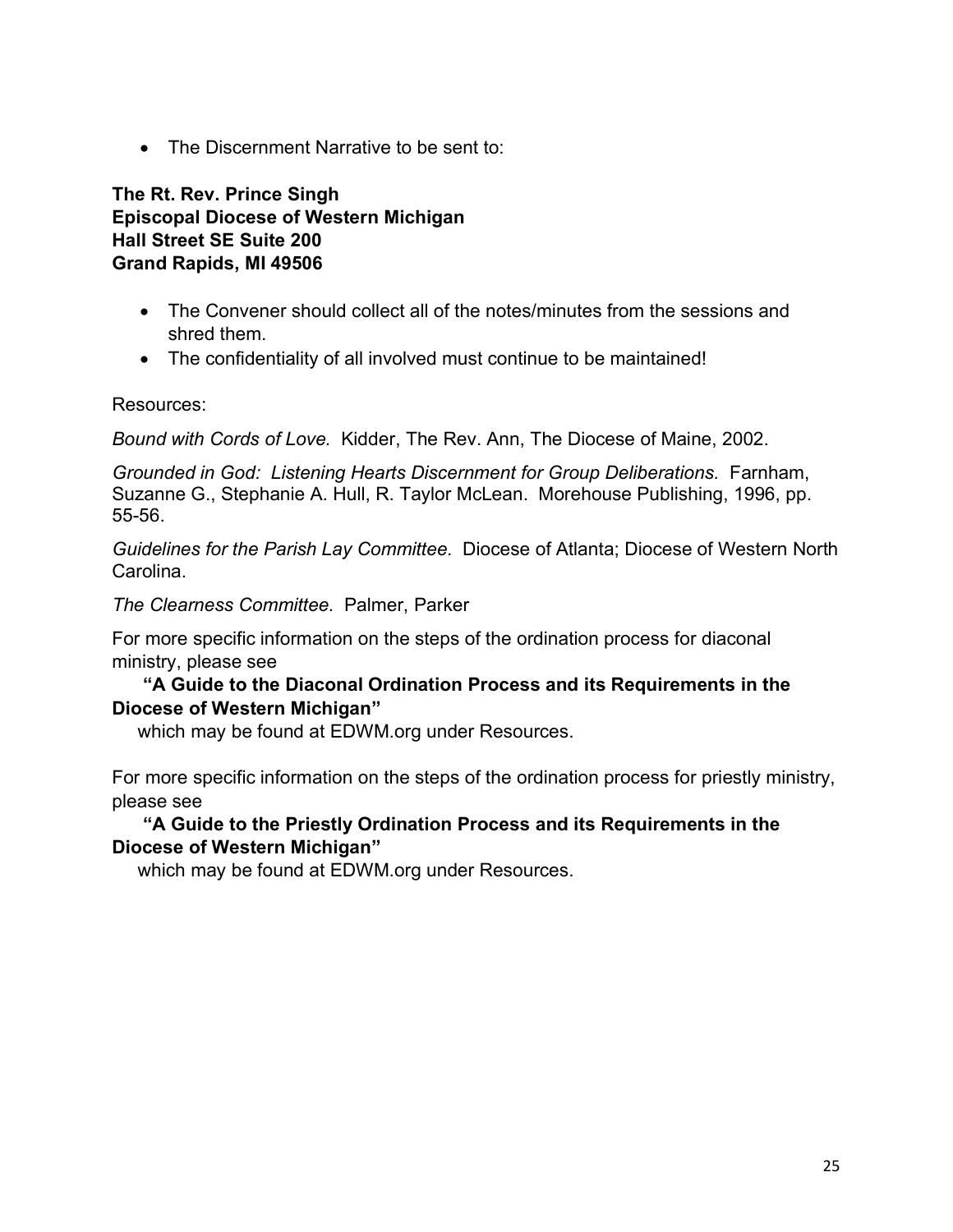## **A Short List of Questions for Use in the Discernment Process**

This list may be used as a resource for additional questions and individual work in the discernment process.

- A. What are the needs within this Episcopal community of faith?
	- 1. How do you respond to each?
	- 2. How do you know you are doing what God has committed you to do?
	- 3. Is your effort enough? Did you listen correctly?
	- 4. How is God using you?
	- 5. How is Christ lifted up in addressing these needs?
	- 6. What vision has God given you to address any or all of the needs as an individual and/or as a body of Christ?
- B. What are the needs within the community at large?
	- 1. How do you respond to each?
	- 2. How do you know you are doing what God has committed you to do?
	- 3. Is my effort enough? Did I listen correctly?
	- 4. How is God using you?
	- 5. How is Christ lifted up in addressing these needs?
	- 6. What vision has God given you to address any or all of the needs as an individual and/or as a body of Christ?
- C. What gifts has God given you that are:
	- 1. Used most often?
	- 2. Hardly used at all?
	- 3. Might be enhanced as a spiritual lay leader?
	- 4. Might be enhanced as an ordained person?
- D. How do you approach the Gospel with others?
	- 1. What do Christ's teachings mean to you?
	- 2. How do you articulate the Gospel to others?
- E. What does worship mean to you?
- F. Describe the miracle of the Eucharist and what it means to you?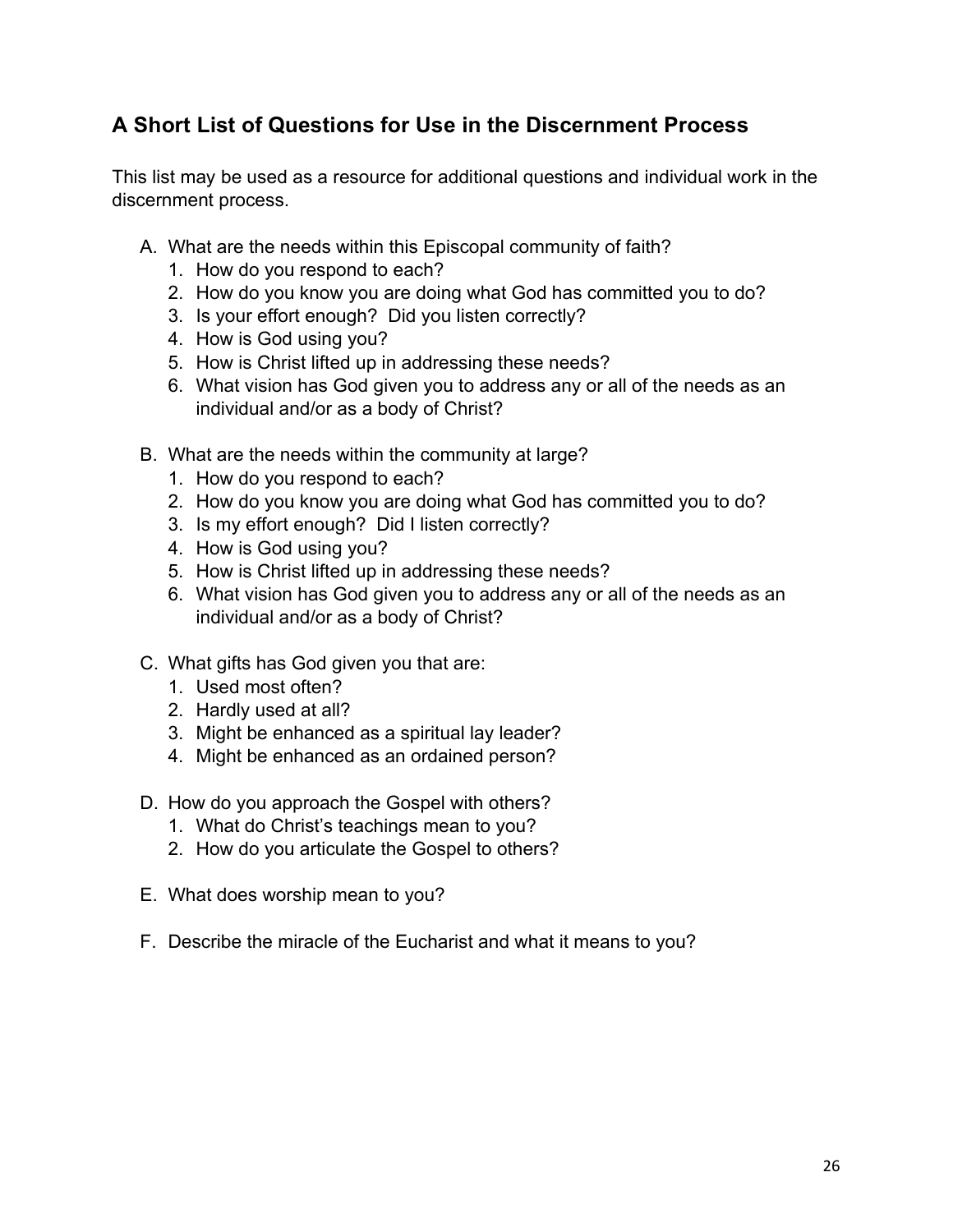## **Gifts Appropriate to Lay Ministry**

#### **A Biblical model for lay leadership**

Nehemiah began his life as a "servant leader" having been appointed royal cup-bearer at the palace of Shushan in the days that Judah was a province of the Persian Empire. He may be the ideal role model for lay leadership. He was decisive, well organized, a wise overseer of other people, a good administrator, and a skilled project manager who knew how to get things done. He also had all the biblical qualifications for spiritual leadership: godly character, a consistent testimony, a burning zeal for the Lord, a desire to serve, and a commitment to honor God in all that he did. His prayer life was exemplary.

Nehemiah himself was not a priest, a scribe, an expert in the law, a theologian, or a teacher. He apparently had no special training to do what he ultimately did. He was simply a model of hard work, practical ministry, and compassion, rebuilding Jerusalem while working alongside his people. Nehemiah teaches us that whoever we are, whatever our background or training, and whatever our position in life—God has gifted us and called us to use our gifts as servants.

#### **Lay ministry in the Diocese of Western Michigan**

Lay ministers are called in the Book of Common Prayer to "take their place in the life, worship, and governance of the Church". There are four opportunities for formal lay leadership within the diocese: 1. Lector, 2. Lay Reader, 3. Eucharistic Minister, and 4. Eucharistic Visitor.

#### 1. **Lector (non-licensed)**

The function of Lectors is to read the Lessons in the Church's liturgy as appointed to do so by the celebrant or officiant.

Qualifications for Lectors:

- a. Baptism
- b. Appointment to that function by the celebrant or officiant.
- c. Ability to read clearly, audibly, and with the sense of the passage.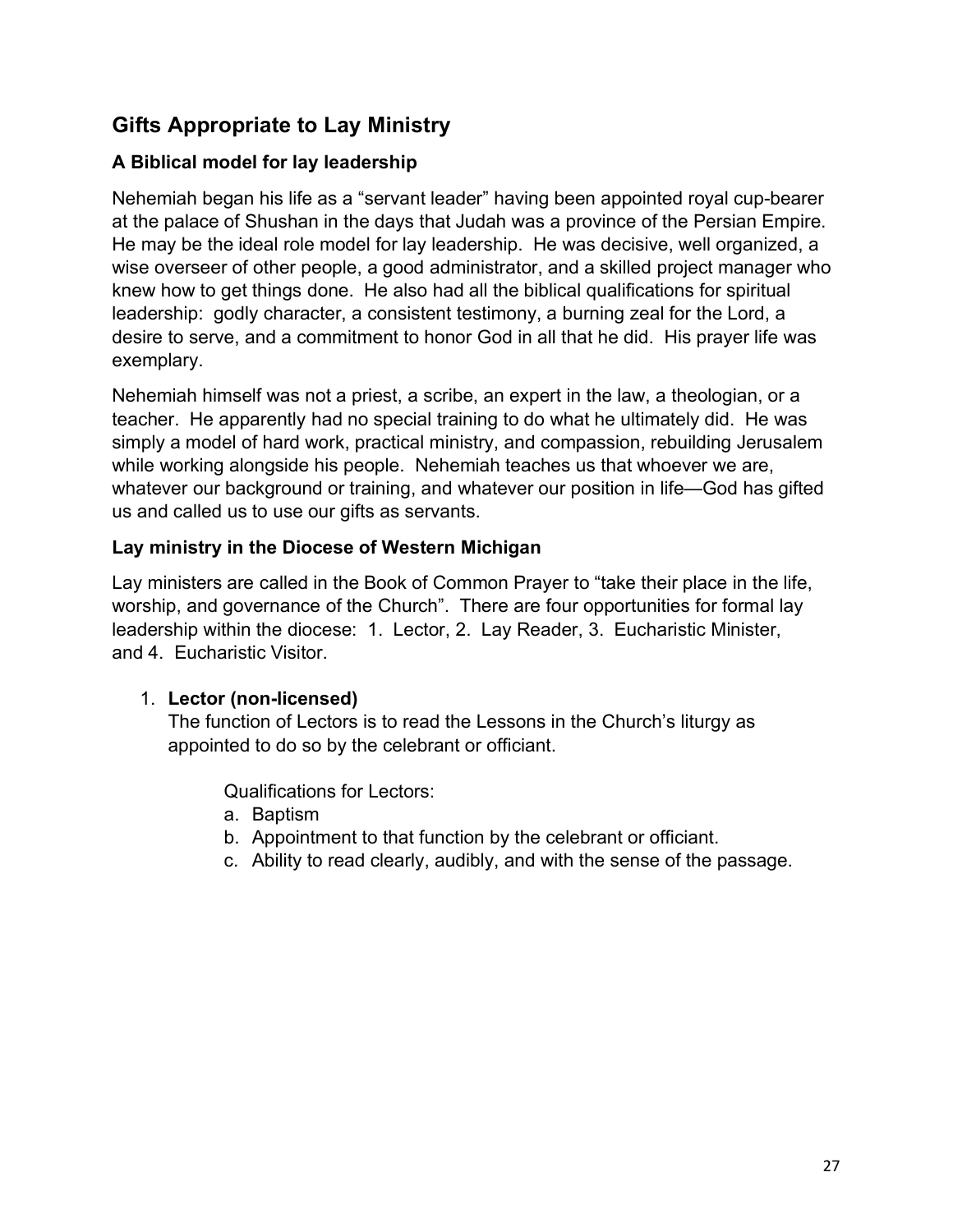#### 2. **Lay Reader (licensed by Bishop)**

The Lay Reader fills the same function as a lector with the addition that they are licensed by the Bishop to lead public worship under the direction of the person canonically in charge of the parish.

Qualifications for Lay Readers:

- a. Baptized member in good standing in the congregation in which they intend to serve.
- b. Completed all training and passed examination.
- c. Demonstrated ability to lead public worship.
- d. Licensed by the Bishop upon completion of training.

#### 3. **Eucharistic Minister**

A person licensed to administer communion is "an extraordinary minister of the sacrament". Eucharistic Ministers may function during the administration of Holy Eucharist. They may, if the Celebrant desires, assist the Deacon in oblations, or if there is no deacon, the Eucharistic Minister may do oblations.

Qualifications for Eucharistic Ministers:

- a. Baptized member in good standing in the congregation in which they intend to serve.
- b. Completed training and passed examination.
- c. Licensed by the Bishop upon completion of training.

#### 4. **Eucharistic Visitor (Visitor of the Sick and Shut-In)**

A Eucharistic visitor is licensed to carry the Sacrament to the sick and shut-in as an "extraordinary minister of the Sacrament" directly from the principal Sunday Eucharistic Celebration to the sick or the shut-in so that they may receive communion from this Eucharistic Celebration. This ministry does not take the place of clergy visitations.

Qualifications for Eucharistic Ministers:

a. Baptized member in good standing in the congregation in which they intend to serve.

- b. Completed training and passed examination.
- c. Licensed by the Bishop upon completion of training.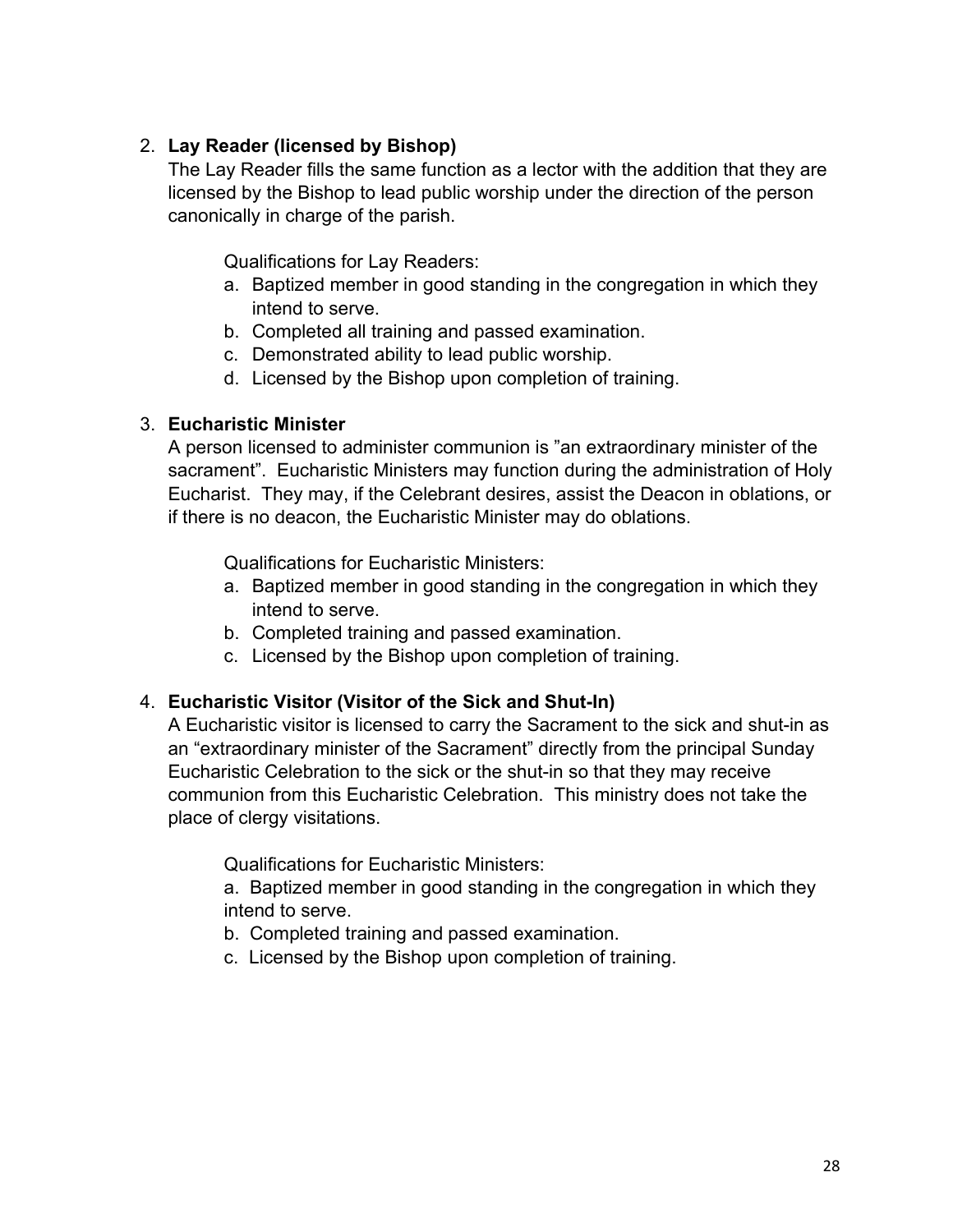## **The Discernment of a Call to Diaconal Ministry**

Through their ordination vows, deacons place themselves under orders to follow Jesus and to be obedient to the bishop, who gives them the mandate to encourage, support, and develop servant ministries in this diocese.

#### **Three aspects of Call**

1. A deacon has the ability to articulate the proclamation of servant in the Gospel and has the leadership skills and willingness to lead others into servant ministry. Deacons are not simply those who exercise servant ministry as baptized Christians. Deacons are those who call and empower the laity to exercise servant ministry.

2. A deacon has the courage to be a prophetic voice to the Church concerning the needs of the powerless and voiceless in the community. They have the mental ability and competence for ordained ministry and understand that the diaconate is a life-long discernment of ministry involving continuous prayer, openness to change, willingness to study, and the active quest for personal growth.

3. The diaconate is a distinct order and is not a stepping-stone to the priesthood. The diaconate is not to be seen as a reward for faithful service as a Reader, Eucharistic Minister, Warden, or member of the Vestry. It is not a reward for a pre-existing ministry. Individuals aspiring to the Sacred order of Deacons must clearly articulate and demonstrate that they are called to the order of ministry which is integral to the church leading the laity into lives of servant ministry, *diakonia.*

#### **1. Persons with a sense of "call" will be recognized by themselves and by the Church as meeting three fundamental requirements".**

- The exercise of a servant ministry in the world.
- The desire and capacity to call, equip, empower, and enable the baptized to the practice of servant ministry as required of each person through baptism.
- The desire and capacity to interpret to the Church the needs, concerns and hopes of the world.

#### **2. Persons with a discernible vocation evidences many, if not all, of the following qualities.**

- A strong commitment to and a deep love for Jesus Christ and the Church.
- An ability to articulate their faith.
- A confirmed adult communicant in good standing with the understanding of their ministry as a baptized person.
- A spiritual life marked by the holy habits of worship, prayer, the study of the scripture, and proportional giving.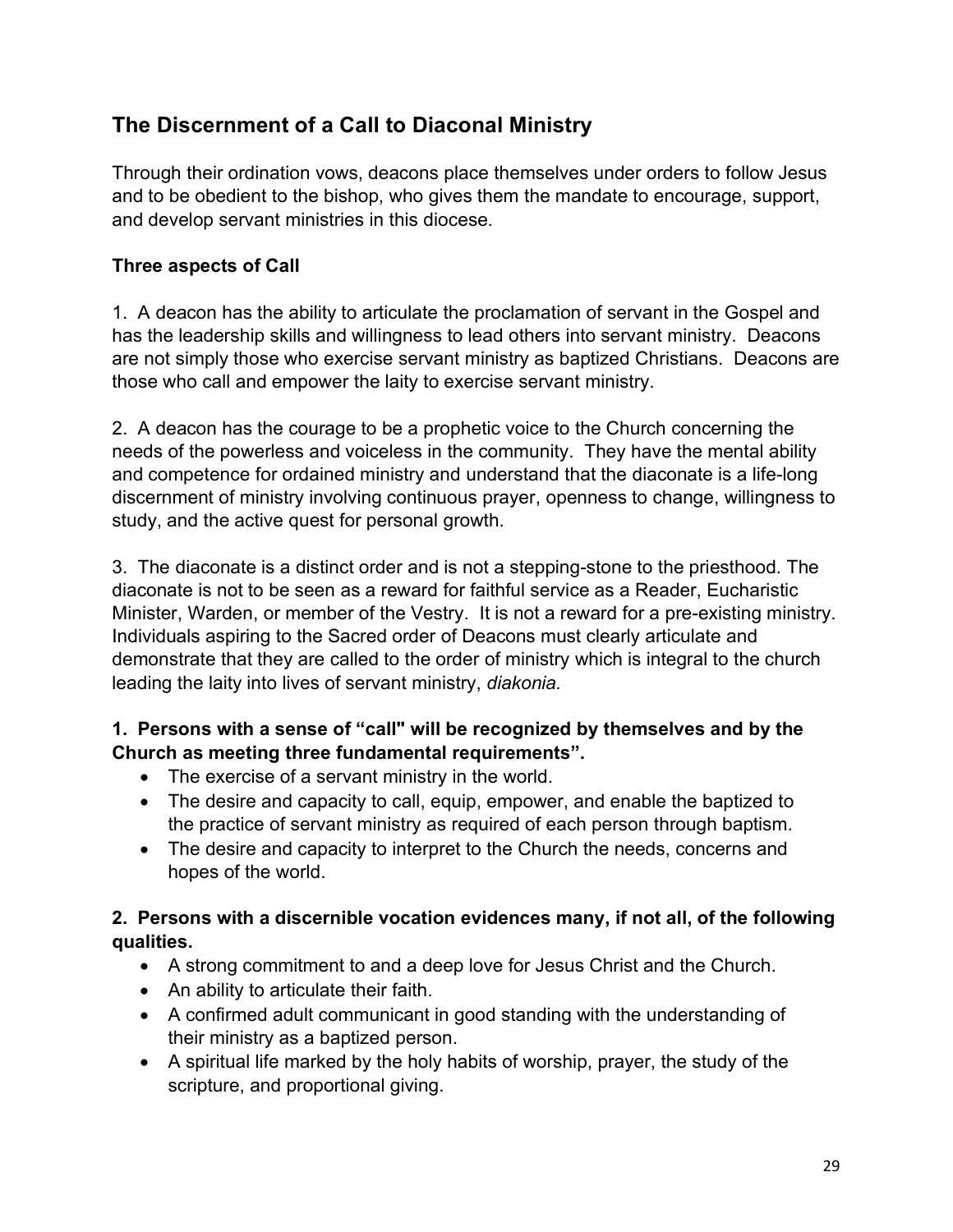- A vocation to serve and enable others to serve.
- Empathy for the powerless.
- A history of satisfactory employment (if applicable) and healthy interpersonal relationships.
- A willingness to undertake extensive preparation, including theological education, spiritual formation and practice of ministry.
- A clear understanding of the ministry of a deacon.
- A willingness to serve God through the leadership of the diocesan bishop.

#### **3. Persons who are called to live the vision statement for diaconal ministry will understand the following:**

- Their work may take them to risky places.
- Their work may require them to respond to the needs of the poor, the weak, the addicted, the sick, and the lonely.
- Their work calls them to engage the issues of justice, mercy, poverty, family, and the environment.
- That their work calls them to be agents of change.

NOTE: The ministry of a deacon is a ministry served under the Bishop on behalf of the Church in Western Michigan. Though a local context can provide fertile ground for a sense of call to ministry, ordination is rarely, if ever, to a specific location. One is ordained for the whole church. Though the customary does allow for the possibility of a Deacon continuing to serve in the parish where the Deacon was raised up for ordination, a true sense of call to the Sacred Order of Deacons must also involve a willingness to serve elsewhere in the Diocese, with the strengthening of the total ministry of the church being the focus and goal.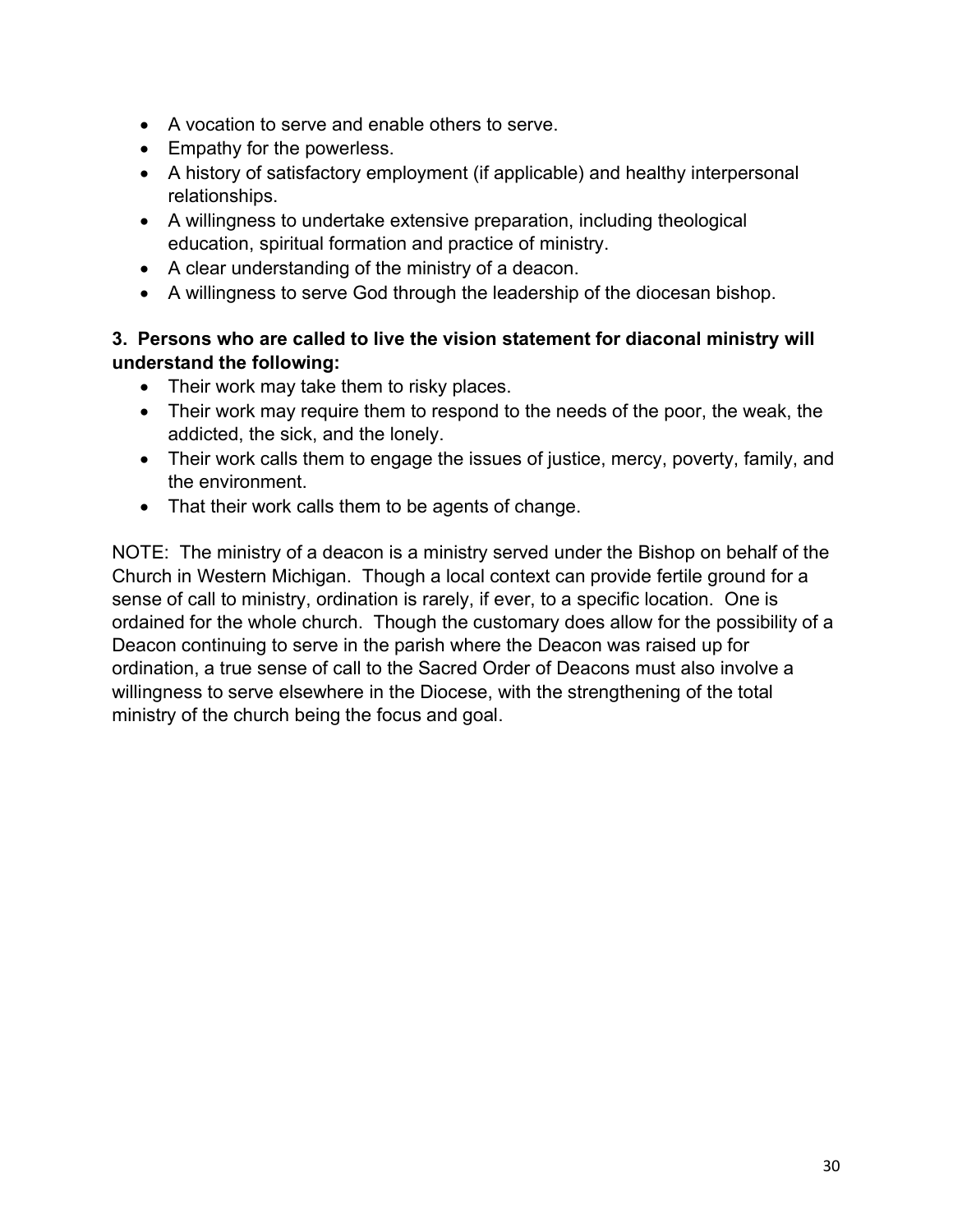## **Gifts Appropriate to the Priesthood**

#### **1. A sense of "call".**

- An openness to holiness as present in sacrament, the community, the Gospel and Creation; an ability to communicate that awareness to others.
- A personal, spiritual desire to live in communion with others as an ordained leader and specific to the Episcopal tradition.
- A desire to preside at the sacraments with an awareness of both mystery and presence.
- An ability to articulate this calling.

#### **2. A desire to spread the Gospel.**

- A desire to proclaim the good news of Christ and share one's faith.
- An awareness of and honesty about one's own story and Christ's presence on the journey.
- A desire to invite/shape a community in to the living of the gospel good news.

#### **3. A gift of leadership.**

- The desire and ability to empower others to live into their baptismal calling and ministries.
- A sense of vision, held in community and quided by the Spirit; ability to give voice to that vision, inspiring communal participation in it.
- An ability to see the big picture and think in systems terms.
- The personal qualities of authenticity, humility, strength and trustworthiness.
- The ability to be a "non-anxious" presence.
- A willingness to take risks and encourage change.
- The abilities to problem solve, plan, delegate and follow through.
- An intellectual curiosity and commitment to life-long learning and formation.
- A willingness to be accountable to the parish, the bishop and the diocese.

#### **4. An active prayer life and spiritual maturity appropriate to one's age.**

• Is grounded in the teachings of Scripture and committed to the study of Scripture.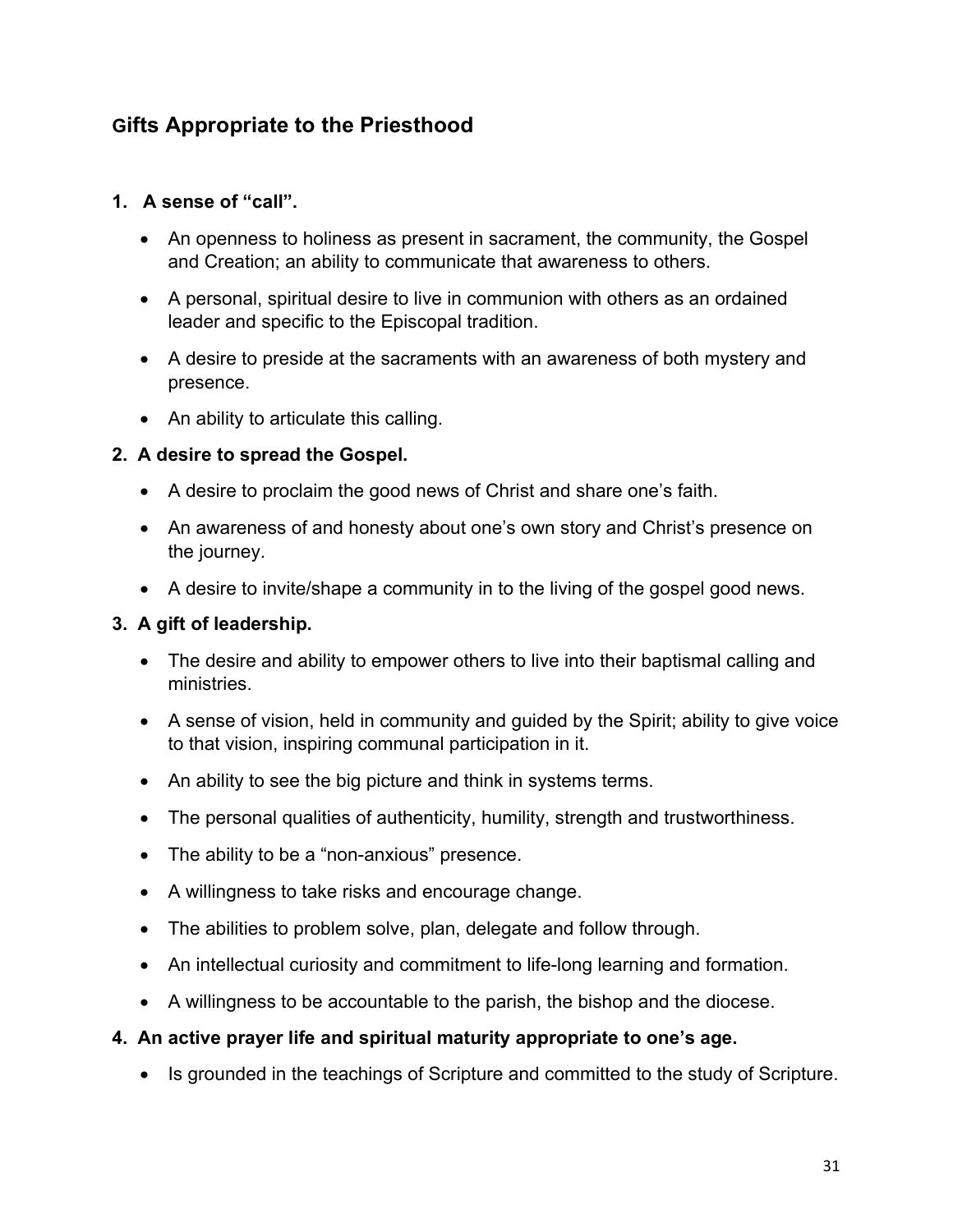- Practices a rule of life with personal prayer, meditation and reflection.
- Seeks out opportunities for personal growth and an increased knowledge of self.
- Displays an awareness of the challenges, pains, healings and joys of their personal journey; is able to articulate and interpret their story to self and others.
- Practices good stewardship of resources.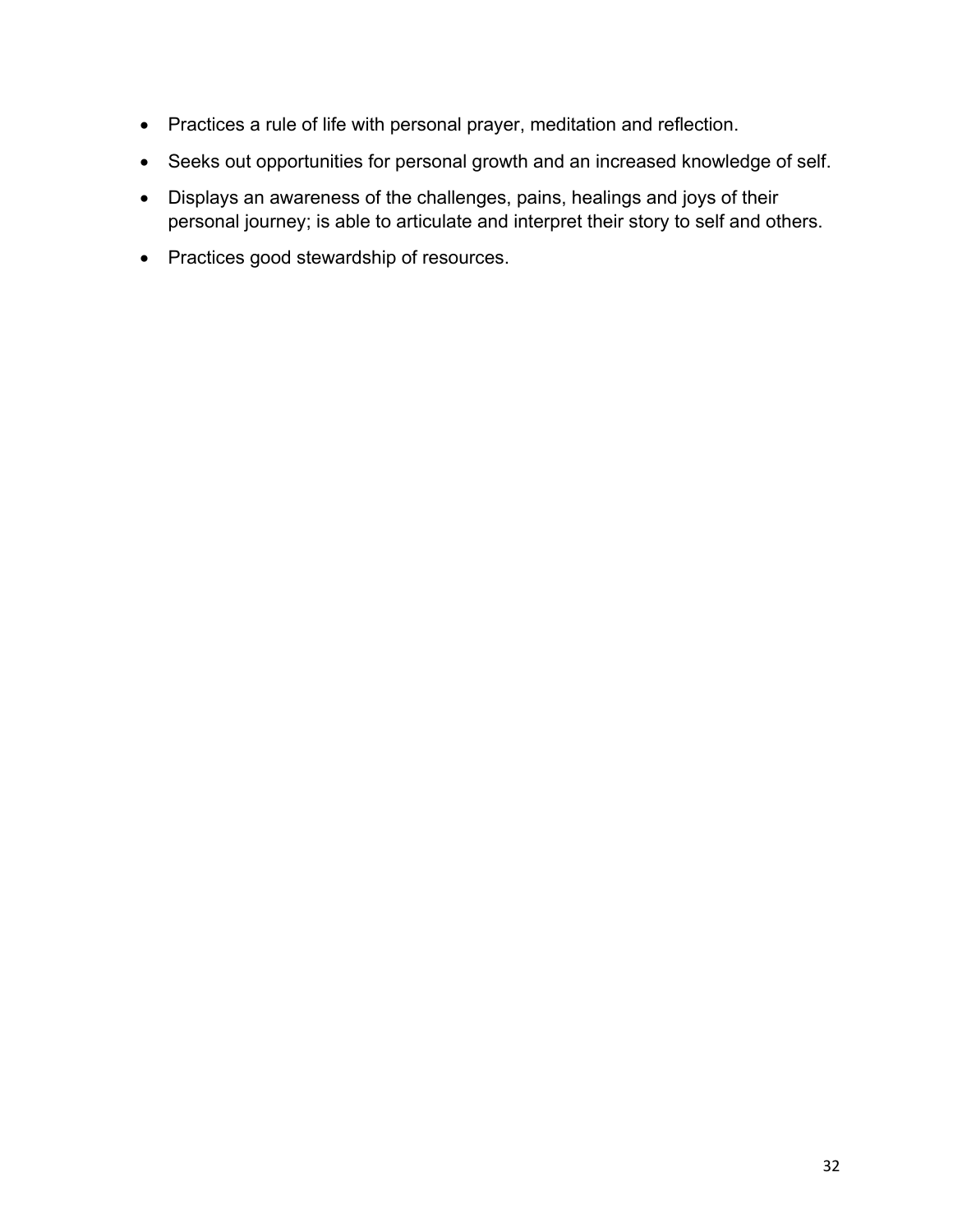#### **5. A pastoral inclination.**

- Listens well.
- Demonstrates compassion and a desire to be present to those who are hurting.
- Articulates a concern about the well-being of others and a desire to help them seek wholeness.
- Relates well to a diversity of types and ages of people.
- Is sacramentally present as representative of God's people.

#### **6. Personal Health.**

- Is physically healthy; practices well-being of body, mind and soul; passes the medical examination as required by canons.
- Demonstrates emotional health and stability; articulates easily personal strengths and limitations; has sought out the support of professional support when needed; keeps healthy boundaries; passes the evaluation as required by canons.
- Maintains stable relationships with: spouse/partner, colleagues, community of faith, family and friends.
- Demonstrates financial responsibility, has managed personal finances with integrity and does not carry unmanageable personal debt.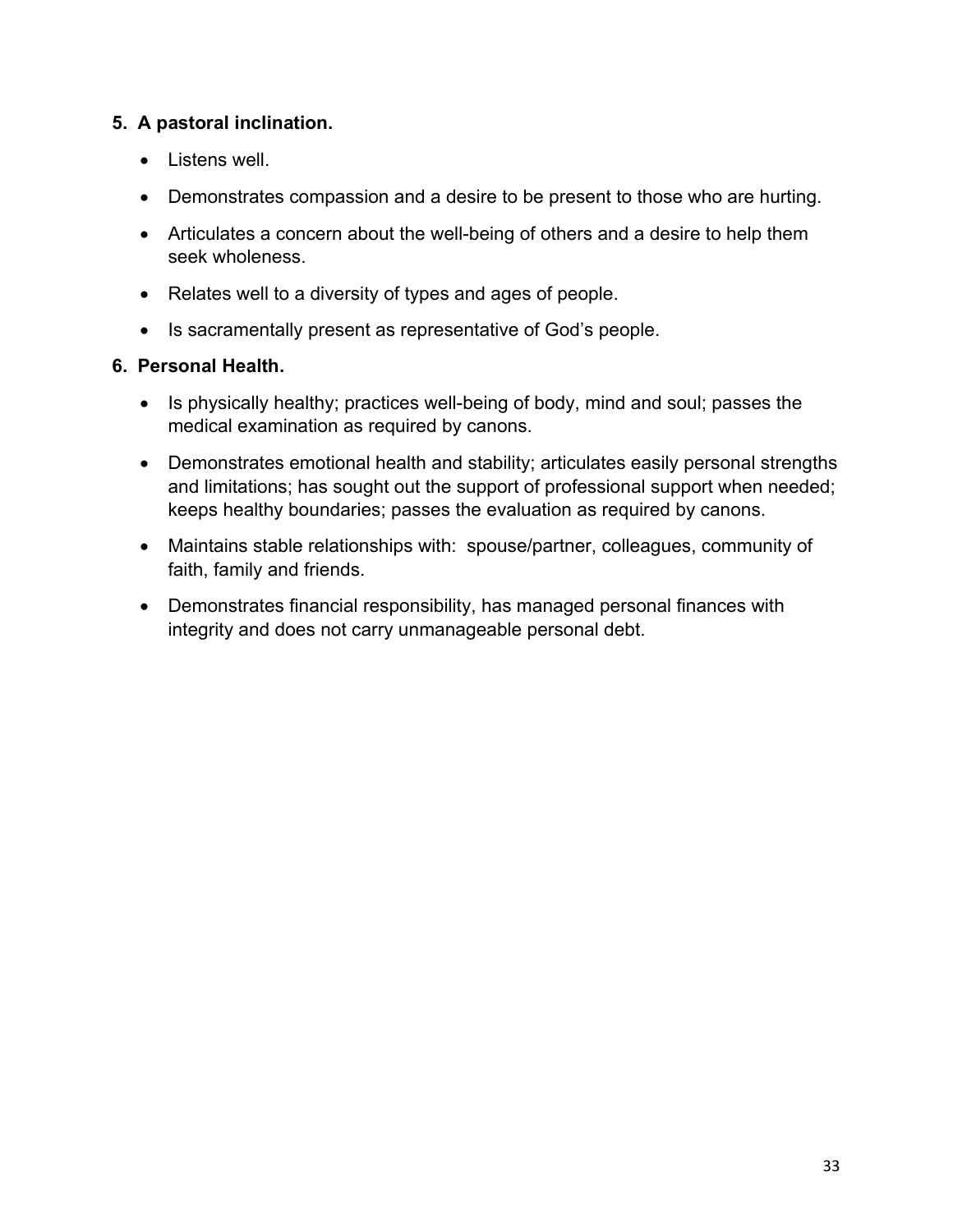## **FEEDBACK FORM**

**To the convener – please give us your feedback!** This discernment guide is designed to help parishes through the intense process of helping fellow Christians more clearly understand the call that God is making for them. Your comments on this guide will help us make it better and improve future outcomes. Please use the reverse side of this page for additional comments.

## **Your Name\_\_\_\_\_\_\_\_\_\_\_\_\_\_\_\_\_\_\_\_\_\_\_\_\_\_\_\_\_\_\_\_\_\_\_\_\_\_\_\_\_\_\_\_\_\_\_\_\_\_\_\_\_\_**

**Parish\_\_\_\_\_\_\_\_\_\_\_\_\_\_\_\_\_\_\_\_\_\_\_\_\_\_\_\_\_\_\_\_ Date\_\_\_\_\_\_\_\_\_\_\_\_\_\_\_\_\_\_\_\_**

- 1. Did this piece help you accomplish what your committee had set out to do?
- 2. Which elements of this piece were most useful?
- 3. What elements of this piece were least useful?
- 4. What do you think should be added or changes?
- 5. Do you have any additional comments or suggestions?

**Please mail the complete feedback form to:**

**Commission on Ministry Episcopal Diocese of Western Michigan 5347 Clyde Park Ave. SW Wyoming, MI 49509**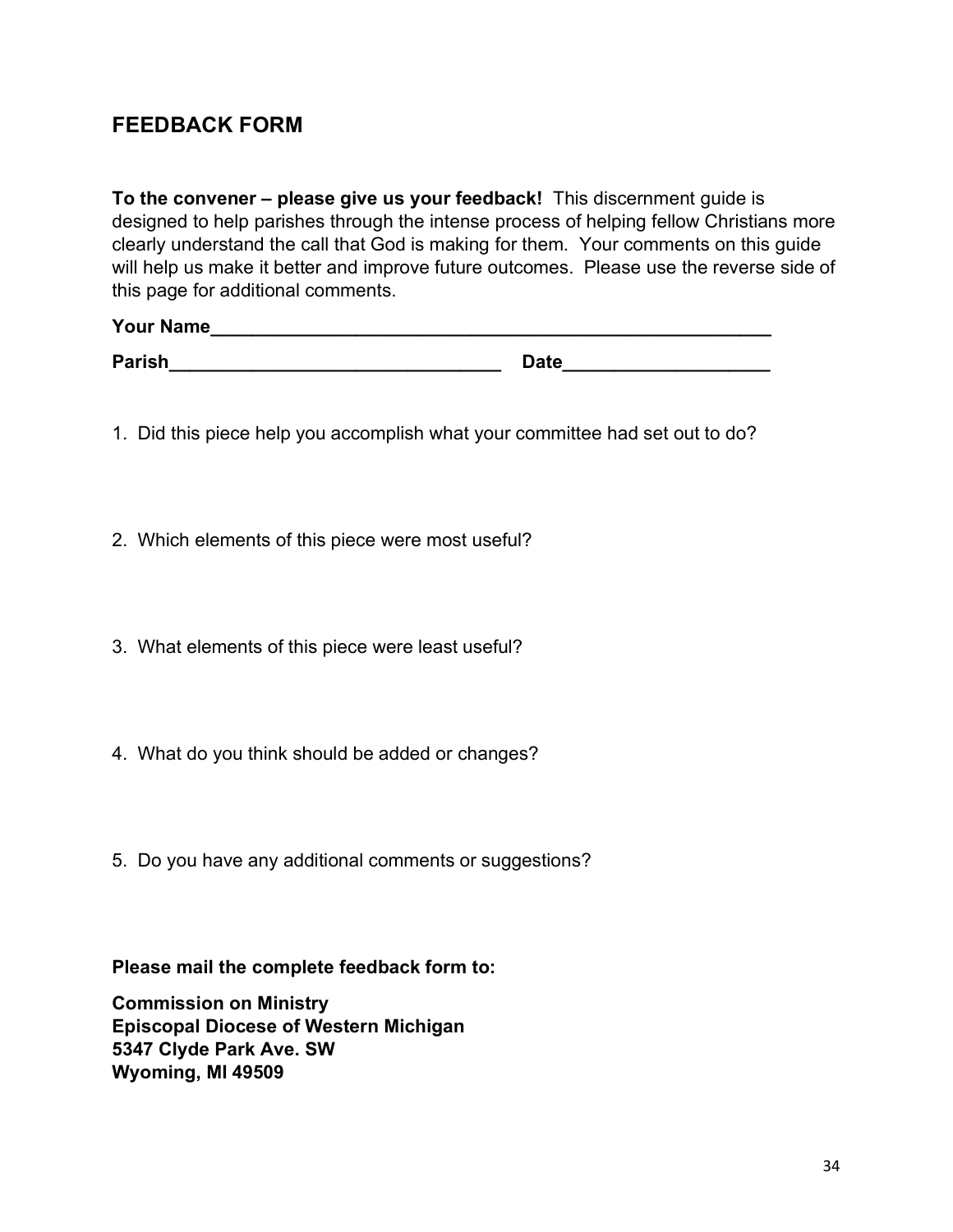

## **STATEMENT OF RECOMMENDATION**

*Form 1 Last updated March 2021*

The Local Discernment Committee makes the following recommendation concerning the aspirant:

Aspirant's name

We recommend for Christian ministry in the following order (choose one)

\_\_\_ Priesthood

\_\_\_ Diaconate

\_\_\_ Laity (specify particular callings)\_\_\_\_\_\_\_\_\_\_\_\_\_\_\_\_\_\_\_\_\_\_\_\_\_\_\_\_\_\_\_\_\_

We make this recommendation

\_\_\_ With no reservation

\_\_\_ With reservations

Signed (All members of the Local Discernment Committee)

| Chairperson: Management Chairperson: | Date: |
|--------------------------------------|-------|
| Applicant:                           | Date: |

 $\mathcal{L}_\text{max}$  , and the contribution of the contribution of the contribution of the contribution of the contribution of the contribution of the contribution of the contribution of the contribution of the contribution of t

*Please attach the signed discernment narrative to this form.*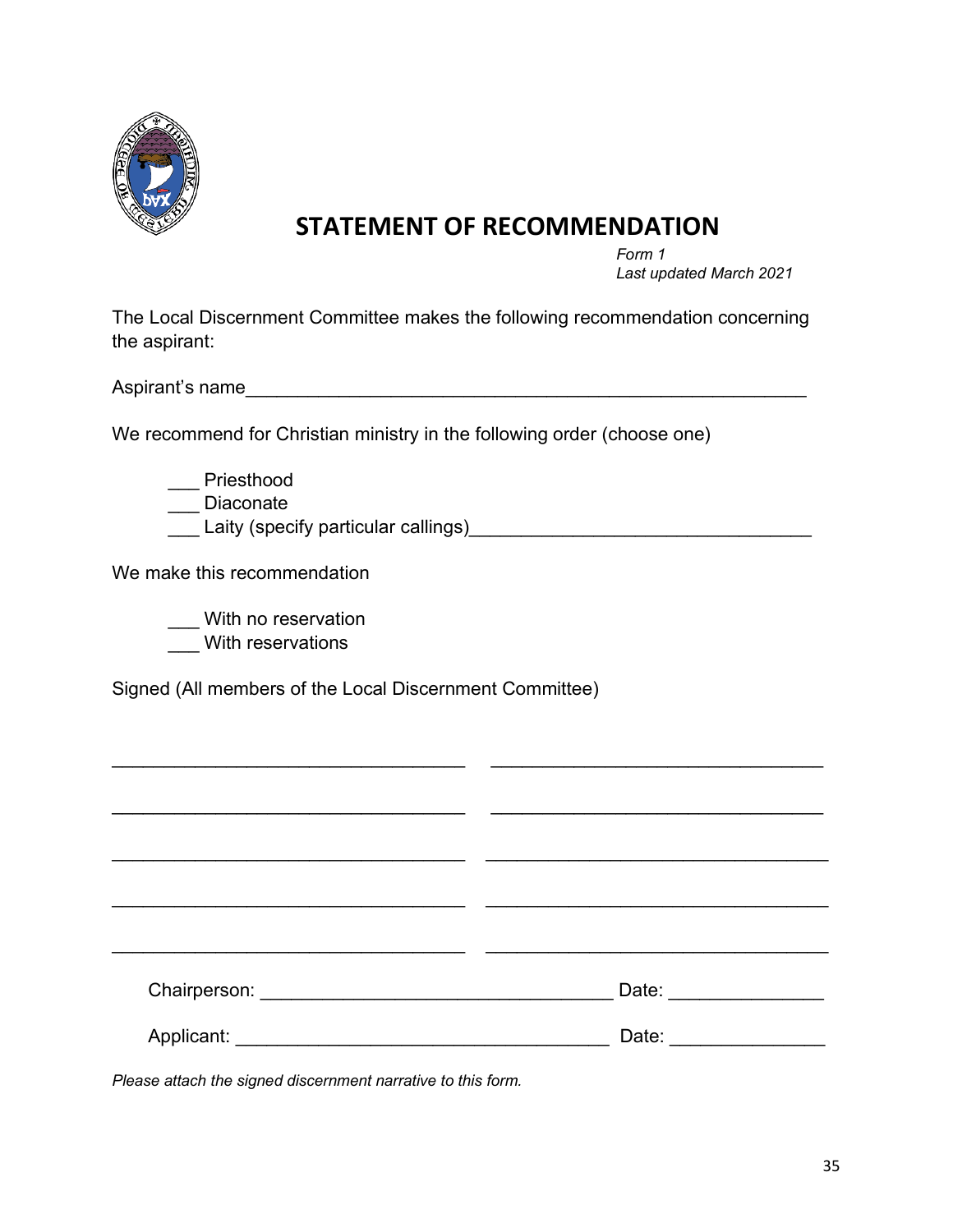

# **CERTIFICATE OF VESTRY SUPPORT FOR NOMINATION TO HOLY ORDERS IN THE DIOCESE OF WESTERN MICHIGAN**

*Form 2 Last updated March 2021*

To the Bishop, Commission on Ministry of The Diocese of Western Michigan, from (Name of Parish)

\_\_\_\_\_\_\_\_\_\_\_\_\_\_\_\_\_\_\_\_\_\_\_\_\_\_\_\_\_\_\_\_\_\_\_\_\_\_\_\_\_\_\_\_, on (Date) \_\_\_\_\_\_\_\_\_\_\_\_\_\_\_\_\_\_\_\_\_\_\_\_\_\_.

We, whose names appear below, certify that \_\_\_\_\_\_\_\_\_\_\_\_\_\_\_\_\_\_\_\_\_\_\_\_\_\_\_\_\_\_\_\_ is a confirmed adult communicant in good standing of this Parish. We declare that in our opinion, this person possesses such qualifications as old be fitting for admission as a Nominee for Holy Orders. This judgement is based on our personal knowledge.

(To be signed by Rector or person canonically in charge, and at least two-thirds majority of the Vestry.)

\_\_\_\_\_\_\_\_\_\_\_\_\_\_\_\_\_\_\_\_\_\_\_\_\_\_\_\_\_\_\_\_\_\_\_\_\_\_\_\_\_ \_\_\_\_\_\_\_\_\_\_\_\_\_\_\_\_\_\_\_\_\_\_\_\_\_\_\_\_\_\_\_\_\_\_\_\_\_\_\_

\_\_\_\_\_\_\_\_\_\_\_\_\_\_\_\_\_\_\_\_\_\_\_\_\_\_\_\_\_\_\_\_\_\_\_\_\_\_\_\_\_ \_\_\_\_\_\_\_\_\_\_\_\_\_\_\_\_\_\_\_\_\_\_\_\_\_\_\_\_\_\_\_\_\_\_\_\_\_\_\_ \_\_\_\_\_\_\_\_\_\_\_\_\_\_\_\_\_\_\_\_\_\_\_\_\_\_\_\_\_\_\_\_\_\_\_\_\_\_\_\_\_ \_\_\_\_\_\_\_\_\_\_\_\_\_\_\_\_\_\_\_\_\_\_\_\_\_\_\_\_\_\_\_\_\_\_\_\_\_\_\_  $\mathcal{L}_\text{max}$  , and the contribution of the contribution of the contribution of the contribution of the contribution of the contribution of the contribution of the contribution of the contribution of the contribution of t  $\mathcal{L}_\text{max}$  , and the contribution of the contribution of the contribution of the contribution of the contribution of the contribution of the contribution of the contribution of the contribution of the contribution of t \_\_\_\_\_\_\_\_\_\_\_\_\_\_\_\_\_\_\_\_\_\_\_\_\_\_\_\_\_\_\_\_\_\_\_\_\_\_\_\_\_ \_\_\_\_\_\_\_\_\_\_\_\_\_\_\_\_\_\_\_\_\_\_\_\_\_\_\_\_\_\_\_\_\_\_\_\_\_\_\_ \_\_\_\_\_\_\_\_\_\_\_\_\_\_\_\_\_\_\_\_\_\_\_\_\_\_\_\_\_\_\_\_\_\_\_\_\_\_\_\_\_ \_\_\_\_\_\_\_\_\_\_\_\_\_\_\_\_\_\_\_\_\_\_\_\_\_\_\_\_\_\_\_\_\_\_\_\_\_\_\_ \_\_\_\_\_\_\_\_\_\_\_\_\_\_\_\_\_\_\_\_\_\_\_\_\_\_\_\_\_\_\_\_\_\_\_\_\_\_\_\_\_ \_\_\_\_\_\_\_\_\_\_\_\_\_\_\_\_\_\_\_\_\_\_\_\_\_\_\_\_\_\_\_\_\_\_\_\_\_\_\_ \_\_\_\_\_\_\_\_\_\_\_\_\_\_\_\_\_\_\_\_\_\_\_\_\_\_\_\_\_\_\_\_\_\_\_\_\_\_\_\_\_ \_\_\_\_\_\_\_\_\_\_\_\_\_\_\_\_\_\_\_\_\_\_\_\_\_\_\_\_\_\_\_\_\_\_\_\_\_\_\_ Attestation of Clerk or Recording Secretary:

I hereby certify that the foregoing certificate was signed at a meeting of the Vestry of (Name of Parish) \_\_\_\_\_\_\_\_\_\_\_\_\_\_\_\_\_\_\_\_\_, (City) \_\_\_\_\_\_\_\_\_\_\_\_\_\_\_\_Diocese of Western Michigan, duly convened on the day of (Time) \_\_\_\_\_\_\_\_\_\_(Day) \_\_\_\_\_\_\_(Month) \_\_\_\_\_\_\_\_(Year) \_\_\_\_\_, and that the names attached are those of all (or a two-thirds majority of all) the members of the Vestry.

Signed by Clerk/Secretary of Vestry: \_\_\_\_\_\_\_\_\_\_\_\_\_\_\_\_\_\_\_\_\_\_\_\_\_\_\_\_\_\_\_\_\_\_\_\_\_\_\_\_\_\_